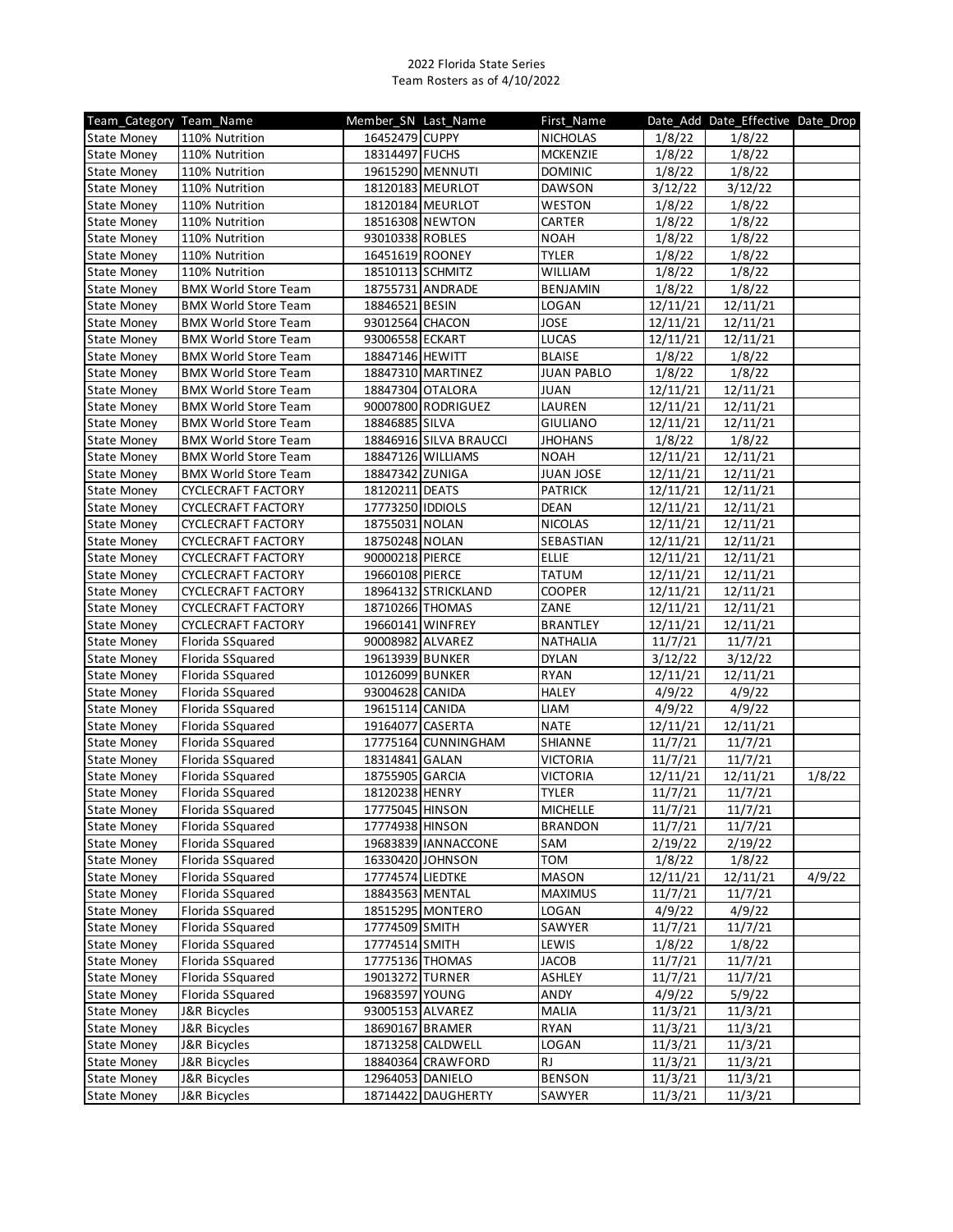| Team Category Team Name |                                | Member_SN_Last_Name |                      | First_Name      |          | Date_Add Date_Effective Date_Drop |         |
|-------------------------|--------------------------------|---------------------|----------------------|-----------------|----------|-----------------------------------|---------|
| <b>State Money</b>      | J&R Bicycles                   | 18840503 HAAS       |                      | <b>MATTHEW</b>  | 11/3/21  | 11/3/21                           |         |
| <b>State Money</b>      | J&R Bicycles                   |                     | 18764111 HARDMAN     | WAYNE           | 11/3/21  | 11/3/21                           |         |
| <b>State Money</b>      | J&R Bicycles                   | 18710378 JONES      |                      | <b>BRADY</b>    | 11/3/21  | 11/3/21                           |         |
| <b>State Money</b>      | J&R Bicycles                   | 18714156 JONES      |                      | AVERY           | 11/3/21  | 11/3/21                           |         |
| <b>State Money</b>      | J&R Bicycles                   | 93000731 KING       |                      | <b>BRADY</b>    | 12/11/21 | 12/11/21                          |         |
| <b>State Money</b>      | J&R Bicycles                   |                     | 17770557 LAMMOGLIA   | <b>DOMINGOS</b> | 11/3/21  | 11/3/21                           |         |
| <b>State Money</b>      | J&R Bicycles                   | 17933826 LEBLANC    |                      | KAI             | 11/3/21  | 11/3/21                           |         |
| <b>State Money</b>      | J&R Bicycles                   |                     | 18764861 MOULTON     | <b>NICOLAS</b>  | 11/3/21  | 11/3/21                           |         |
| <b>State Money</b>      | J&R Bicycles                   |                     | 18840567 PESATURO    | ROCCO           | 11/3/21  | 11/3/21                           |         |
| <b>State Money</b>      | J&R Bicycles                   | 18764765 YOUNG      |                      | <b>CODY</b>     | 11/3/21  | 11/3/21                           |         |
| <b>State Money</b>      | M&M Racing Products            | 18314745 ALVAREZ    |                      | DAMIAN          | 12/11/21 | 12/11/21                          |         |
| <b>State Money</b>      | <b>M&amp;M Racing Products</b> | 18315238 BADEN      |                      | <b>LUCAS</b>    | 11/6/21  | 11/6/21                           |         |
| <b>State Money</b>      | M&M Racing Products            | 18120278 BRANT      |                      | <b>JESS</b>     | 11/6/21  | 11/6/21                           |         |
| <b>State Money</b>      | M&M Racing Products            |                     | 90007521 CASTRILLON  | GABRIEL         | 2/20/22  | 3/22/22                           |         |
| <b>State Money</b>      | M&M Racing Products            | 90008855 DA LUZ     |                      | MAICO           | 12/11/21 | 12/11/21                          |         |
| <b>State Money</b>      | M&M Racing Products            |                     | 18315926 DELAROSA JR | <b>JOEY</b>     | 3/12/22  | 3/12/22                           |         |
| <b>State Money</b>      | <b>M&amp;M Racing Products</b> | 18314992 DETZEL     |                      | ZAYDEN          | 11/6/21  | 11/6/21                           |         |
| <b>State Money</b>      | <b>M&amp;M Racing Products</b> |                     | 18314470 DOS SANTOS  | GABRIEL         | 11/6/21  | 11/6/21                           |         |
| <b>State Money</b>      | <b>M&amp;M Racing Products</b> | 18847347 GARZON     |                      | SERGIO ANDRES   | 1/8/22   | 1/8/22                            |         |
| <b>State Money</b>      | <b>M&amp;M Racing Products</b> |                     | 19701004 MANZANO     | <b>VERONICA</b> | 12/11/21 | 12/11/21                          |         |
| <b>State Money</b>      | M&M Racing Products            | 18310302 MOBERLY    |                      | <b>MATT</b>     | 2/19/22  | 2/19/22                           |         |
| <b>State Money</b>      | <b>M&amp;M Racing Products</b> |                     | 18756202 NODARSE     | <b>ETHAN</b>    | 4/8/22   | 4/8/22                            |         |
| <b>State Money</b>      | <b>M&amp;M Racing Products</b> | 18315570 NUNEZ      |                      | AYDEN           | 11/6/21  | 11/6/21                           |         |
| <b>State Money</b>      | <b>M&amp;M Racing Products</b> | 18150128 REVERON    |                      | <b>MELVIN</b>   | 11/6/21  | 11/6/21                           |         |
| <b>State Money</b>      | M&M Racing Products            | 18313813 SCHULTE    |                      | <b>BRADY</b>    | 1/8/22   | 1/8/22                            |         |
| <b>State Money</b>      | <b>M&amp;M Racing Products</b> | 18754076 SUAREZ     |                      | JUAN            | 2/19/22  | 2/19/22                           |         |
| <b>State Money</b>      | M&M Racing Products            | 18847291 TIDWELL    |                      | <b>HARRISON</b> | 4/10/22  | 4/10/22                           |         |
| <b>State Money</b>      | <b>M&amp;M Racing Products</b> | 90009260 VALLEJO    |                      | VALENTINO       | 12/11/21 | 12/11/21                          |         |
| <b>State Money</b>      | <b>M&amp;M Racing Products</b> | 18314743 WESNER     |                      | <b>JESSE</b>    | 11/6/21  | 11/6/21                           |         |
| <b>State Money</b>      | Profile Extreme                | 17934449 BALSER     |                      | <b>DOMINIC</b>  | 11/7/21  | 11/7/21                           |         |
| <b>State Money</b>      | Profile Extreme                | 19664398 BAUM       |                      | <b>COOPER</b>   | 11/7/21  | 11/7/21                           |         |
| <b>State Money</b>      | Profile Extreme                | 18964502 BOYD       |                      | <b>JOHN</b>     | 11/7/21  | 11/7/21                           | 3/12/22 |
| <b>State Money</b>      | Profile Extreme                | 17935092 CASIAS     |                      | DAVID           | 11/7/21  | 11/7/21                           |         |
| <b>State Money</b>      | Profile Extreme                |                     | 17930171 CLAYPOOL    | CARL            | 4/9/22   | 4/9/22                            |         |
| <b>State Money</b>      | Profile Extreme                |                     | 18843314 ESPOSITO    | <b>EVAN</b>     | 11/7/21  | 11/7/21                           |         |
| <b>State Money</b>      | Profile Extreme                | 18960230 GRACE      |                      | <b>HAYDEN</b>   | 11/7/21  | 11/7/21                           |         |
| <b>State Money</b>      | Profile Extreme                | 17935104 HORNE      |                      | <b>JORDYN</b>   | 11/7/21  | 11/7/21                           |         |
| <b>State Money</b>      | Profile Extreme                | 17935093 HORNE      |                      | <b>JAXSYN</b>   | 11/7/21  | 11/7/21                           |         |
| <b>State Money</b>      | Profile Extreme                |                     | 18964801 JACKSON JR  | <b>KERRICK</b>  | 11/7/21  | 11/7/21                           |         |
| <b>State Money</b>      | Profile Extreme                | 18963408 JOHNSON    |                      | <b>KEYSHAWN</b> | 11/7/21  | 11/7/21                           |         |
| <b>State Money</b>      | Profile Extreme                | 18963890 JORDAN     |                      | RILEY           | 11/7/21  | 11/7/21                           |         |
| <b>State Money</b>      | Profile Extreme                | 19664860 METCALF    |                      | <b>OLIVER</b>   | 11/7/21  | 11/7/21                           |         |
| <b>State Money</b>      | Profile Extreme                | 19590137 RHOADS     |                      | SAPPHIRE        | 11/7/21  | 11/7/21                           |         |
| <b>State Money</b>      | Profile Extreme                | 93002979 ROBISON    |                      | <b>HENRY</b>    | 11/7/21  | 11/7/21                           |         |
| <b>State Money</b>      | Profile Extreme                | 10120523 TRIMM      |                      | <b>ADDISON</b>  | 4/9/22   | 4/9/22                            |         |
| <b>State Money</b>      | Profile Extreme                | 19013269 TURNER     |                      | KIM             | 11/7/21  | 11/7/21                           |         |
| <b>State Money</b>      | Profile Extreme                | 19013270 TURNER     |                      | <b>JOHN</b>     | 11/7/21  | 11/7/21                           |         |
| <b>State Money</b>      | Profile Extreme                |                     | 18760158 VARNDELL    | <b>BRIAN</b>    | 11/7/21  | 11/7/21                           |         |
| <b>State Money</b>      | Profile Extreme                |                     | 18313993 VAUGHAN     | COREY           | 11/7/21  | 11/7/21                           |         |
| <b>State Money</b>      | Profile Extreme                | 18960225 WRIGHT     |                      | DEREK           | 11/7/21  | 11/7/21                           |         |
| <b>State Money</b>      | Rockstar Fulltilt Radio        | 18160121 BAEZ       |                      | <b>JONATHAN</b> | 11/7/21  | 11/7/21                           |         |
| <b>State Money</b>      | Rockstar Fulltilt Radio        | 18963746 BURCH      |                      | <b>COLTYN</b>   | 11/7/21  | 11/7/21                           |         |
| <b>State Money</b>      | Rockstar Fulltilt Radio        | 18313472 CLARK      |                      | GIANNA          | 11/7/21  | 11/7/21                           | 3/1/22  |
| <b>State Money</b>      | Rockstar Fulltilt Radio        | 11890364 COLE       |                      | <b>BRODY</b>    | 11/7/21  | 11/7/21                           |         |
| <b>State Money</b>      | Rockstar Fulltilt Radio        | 1151703 DAY         |                      | SEAN            | 11/7/21  | 11/7/21                           |         |
| <b>State Money</b>      | Rockstar Fulltilt Radio        | 18754263 DYER       |                      | DANUELLE        | 11/7/21  | 11/7/21                           |         |
| <b>State Money</b>      | Rockstar Fulltilt Radio        | 18754347 DYER       |                      | GABRIELLA       | 11/7/21  | 11/7/21                           |         |
| <b>State Money</b>      | Rockstar Fulltilt Radio        |                     | 19010197 GAYHEART    | <b>MCKENZIE</b> | 11/7/21  | 11/7/21                           |         |
|                         |                                |                     |                      |                 |          |                                   |         |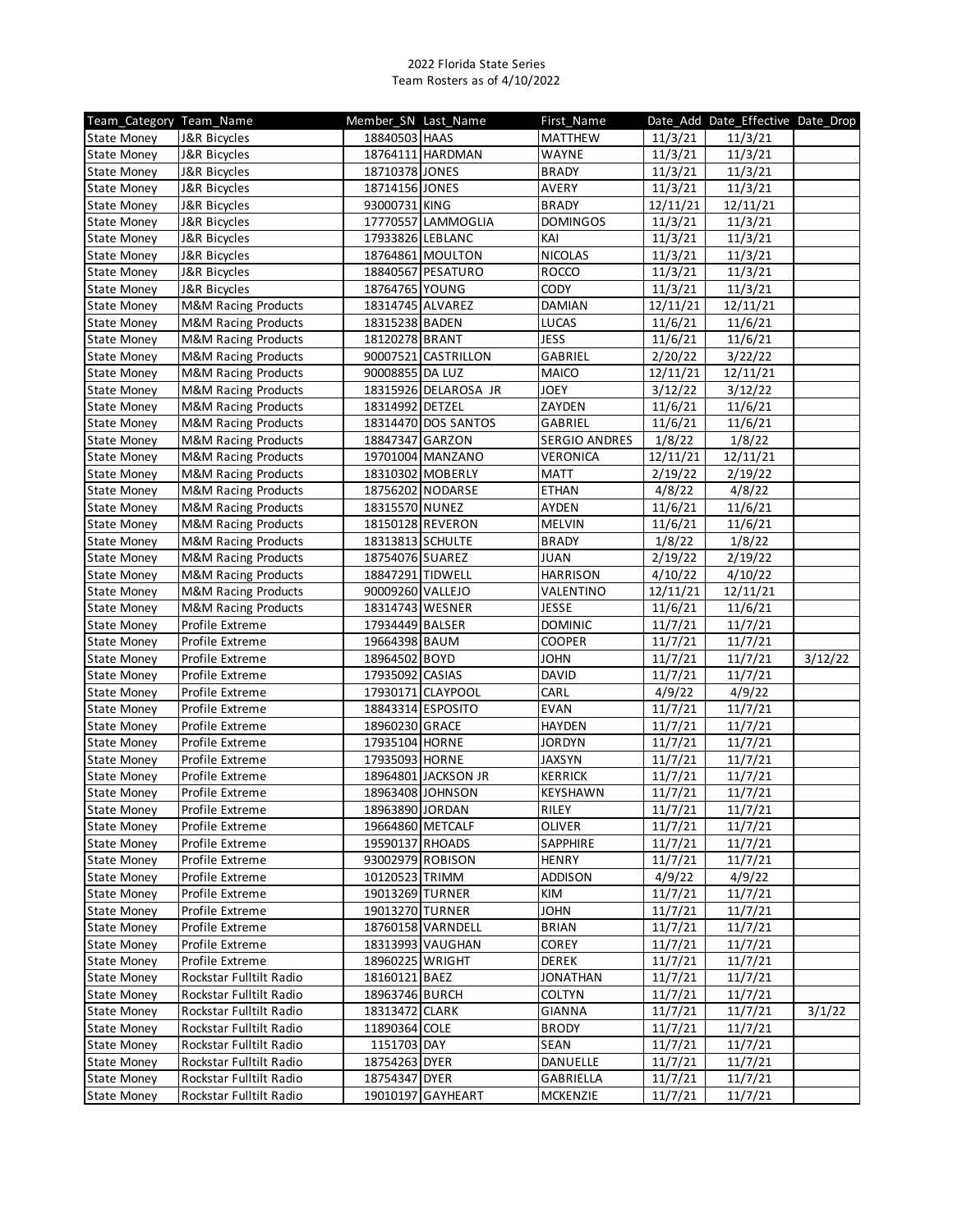| Team Category Team Name |                                | Member SN Last Name |                       | First_Name         |          | Date_Add Date_Effective Date_Drop |         |
|-------------------------|--------------------------------|---------------------|-----------------------|--------------------|----------|-----------------------------------|---------|
| <b>State Money</b>      | Rockstar Fulltilt Radio        | 18755677 GREENE     |                       | <b>TROY</b>        | 11/7/21  | 11/7/21                           |         |
| <b>State Money</b>      | Rockstar Fulltilt Radio        | 18754529 HADDIX     |                       | ANDREA             | 11/7/21  | 11/7/21                           |         |
| <b>State Money</b>      | Rockstar Fulltilt Radio        | 15753240 HERRERA    |                       | SADIE              | 3/1/22   | 3/1/22                            |         |
| State Money             | Rockstar Fulltilt Radio        | 18754262 LINDNER    |                       | <b>AUSTIN</b>      | 11/7/21  | 11/7/21                           |         |
| <b>State Money</b>      | Rockstar Fulltilt Radio        |                     | 18180110 MANGUAL      | <b>IGNACIO</b>     | 11/7/21  | 11/7/21                           |         |
| <b>State Money</b>      | Rockstar Fulltilt Radio        |                     | 18515295 MONTERO      | LOGAN              | 11/7/21  | 11/7/21                           | 4/8/22  |
| <b>State Money</b>      | Rockstar Fulltilt Radio        | 14881438 POST       |                       | <b>NICK</b>        | 11/7/21  | 11/7/21                           |         |
| <b>State Money</b>      | Rockstar Fulltilt Radio        | 17770229 RUIZ       |                       | <b>LUCAS</b>       | 11/7/21  | 11/7/21                           |         |
| <b>State Money</b>      | Rockstar Fulltilt Radio        | 12745001 SESSA      |                       | REMY               | 3/1/22   | 3/1/22                            |         |
| <b>State Money</b>      | Rockstar Fulltilt Radio        | 14980842 STATON     |                       | ELI                | 11/7/21  | 11/7/21                           |         |
| <b>State Money</b>      | <b>Team Relentless</b>         | 93002941 BAGWELL    |                       | MICHAEL            | 11/1/21  | 11/1/21                           | 4/10/22 |
| <b>State Money</b>      | <b>Team Relentless</b>         |                     | 18844640 BERRYMAN     | <b>BRODY</b>       | 11/1/21  | 11/1/21                           |         |
| <b>State Money</b>      | <b>Team Relentless</b>         | 13720497 CARBO      |                       | <b>JUAN CARLOS</b> | 11/1/21  | 11/1/21                           |         |
| <b>State Money</b>      | <b>Team Relentless</b>         | 18846642 CESAR      |                       | LEONARDO           | 11/1/21  | 11/1/21                           |         |
| <b>State Money</b>      | <b>Team Relentless</b>         |                     | 18843709 CLEMENTS     | LUKE               | 11/1/21  | 11/1/21                           |         |
| <b>State Money</b>      | <b>Team Relentless</b>         | 18840776 CRUZ       |                       | <b>ISABELLA</b>    | 11/1/21  | 11/1/21                           |         |
| <b>State Money</b>      | <b>Team Relentless</b>         |                     | 18840532 DESROSIERS   | WARREN             | 11/1/21  | 11/1/21                           |         |
| <b>State Money</b>      | <b>Team Relentless</b>         | 18843397 EWING      |                       | <b>NATHAN</b>      | 3/12/22  | 3/12/22                           |         |
| <b>State Money</b>      | <b>Team Relentless</b>         | 18840350 FRYE       |                       | <b>NIXON</b>       | 11/1/21  | 11/1/21                           |         |
| <b>State Money</b>      | <b>Team Relentless</b>         | 18845104 HALL       |                       | LOGAN              | 11/1/21  | 11/1/21                           |         |
| <b>State Money</b>      | <b>Team Relentless</b>         | 18844676 HOYOS      |                       | MANUELA            | 11/1/21  | 11/1/21                           | 4/10/22 |
| <b>State Money</b>      | <b>Team Relentless</b>         | 18840310 KRAATZ     |                       | LINKIN             | 11/1/21  | 11/1/21                           |         |
| <b>State Money</b>      | <b>Team Relentless</b>         | 18840703 KRAATZ     |                       | VIOLET             | 11/1/21  | 11/1/21                           |         |
| <b>State Money</b>      | <b>Team Relentless</b>         | 93009258 MANTELL    |                       | <b>BOBBY</b>       | 11/1/21  | 11/1/21                           |         |
| <b>State Money</b>      | <b>Team Relentless</b>         | 93007498 MANTELL    |                       | LANDON             | 11/1/21  | 11/1/21                           |         |
| <b>State Money</b>      | <b>Team Relentless</b>         | 18844585 VANEGAS    |                       | <b>DAVID</b>       | 11/1/21  | 11/1/21                           |         |
| <b>State Money</b>      | Throdwn                        |                     | 19614741 ERDMANN      | <b>AYDEN</b>       | 12/11/21 | 12/11/21                          |         |
| <b>State Money</b>      | Throdwn                        | 19614943   IAMPIERI |                       | DALEN              | 12/11/21 | 12/11/21                          |         |
| <b>State Money</b>      | Throdwn                        | 19614947   IAMPIERI |                       | <b>DAVIN</b>       | 12/11/21 | 12/11/21                          |         |
| <b>State Money</b>      | Throdwn                        |                     | 18515131 MCCRACKEN    | <b>EMERSON</b>     | 12/11/21 | 12/11/21                          |         |
| <b>State Money</b>      | Throdwn                        |                     | 18515139 MONEGRO      | <b>MASON</b>       | 12/11/21 | 12/11/21                          | 2/19/22 |
| <b>State Money</b>      | Throdwn                        | 18514260 PEARCE     |                       | <b>SHELBY</b>      | 12/11/21 | 12/11/21                          |         |
| <b>State Money</b>      | Throdwn                        |                     | 19615258 RODRIGUEZ    | <b>JONATHAN</b>    | 12/11/21 | 12/11/21                          |         |
| <b>State Money</b>      | West Coast Racing Elite        | 18515530 BOWLES     |                       | LOGAN              | 11/1/21  | 11/1/21                           |         |
| <b>State Money</b>      | West Coast Racing Elite        | 18515411 DAVIS      |                       | LANDON             | 11/1/21  | 11/1/21                           |         |
| <b>State Money</b>      | West Coast Racing Elite        | 18513210 GULLEY     |                       | <b>SCOTT</b>       | 11/1/21  | 11/1/21                           |         |
| <b>State Money</b>      | West Coast Racing Elite        | 16454274 HALL       |                       | <b>EVAN</b>        | 11/1/21  | 11/1/21                           |         |
| <b>State Money</b>      | <b>West Coast Racing Elite</b> | 16454178 MILLER     |                       | <b>PEYTON</b>      | 11/1/21  | 11/1/21                           |         |
| <b>State Money</b>      | <b>West Coast Racing Elite</b> | 18510357 MITCHELL   |                       | <b>JAYDEN</b>      | 11/1/21  | 11/1/21                           |         |
| <b>State Money</b>      | West Coast Racing Elite        | 18515520 NOVAK      |                       | <b>GAVIN</b>       | 11/1/21  | 11/1/21                           |         |
| <b>State Money</b>      | West Coast Racing Elite        | 18515508 PERZIA     |                       | TREVIN             | 11/1/21  | 11/1/21                           |         |
| <b>State Money</b>      | West Coast Racing Elite        | 16450770 PERZIA     |                       | JOHN               | 11/1/21  | 11/1/21                           |         |
| <b>State Money</b>      | West Coast Racing Elite        | 16453874 SCHULTZ    |                       | <b>MASON</b>       | 11/1/21  | 11/1/21                           |         |
| <b>State Money</b>      | West Coast Racing Elite        | 16453873 SCHULTZ    |                       | LOGAN              | 11/1/21  | 11/1/21                           |         |
| <b>State Money</b>      | West Coast Racing Elite        | 94000193 SRSIC      |                       | <b>JEFF</b>        | 11/1/21  | 11/1/21                           |         |
| <b>State Money</b>      | West Coast Racing Elite        | 93003709 SRSIC      |                       | ALEXANDRA          | 11/1/21  | 11/1/21                           |         |
| <b>State Trophy</b>     | Bemax High Grade Racing        |                     | 18755233 ABENSUR      | <b>ELIJAH</b>      | 12/11/21 | 12/11/21                          |         |
| <b>State Trophy</b>     | Bemax High Grade Racing        |                     | 18755949 CAMACHO      | <b>KEVIN</b>       | 12/11/21 | 12/11/21                          |         |
| <b>State Trophy</b>     | Bemax High Grade Racing        |                     | 90007521 CASTRILLON   | GABRIEL            | 12/11/21 | 12/11/21                          | 2/20/22 |
| <b>State Trophy</b>     | Bemax High Grade Racing        | 18845456 CORREA     |                       | PABLO              | 4/9/22   | 4/9/22                            |         |
| <b>State Trophy</b>     | Bemax High Grade Racing        | 93012043 GARCIA     |                       | LEONARDO           | 12/11/21 | 12/11/21                          |         |
| <b>State Trophy</b>     | Bemax High Grade Racing        | 93016858 GARCIA     |                       | <b>OLIVER</b>      | 12/11/21 | 12/11/21                          |         |
| <b>State Trophy</b>     | Bemax High Grade Racing        |                     | 18755902 HERNANDEZ    | <b>VICTORIA</b>    | 12/11/21 | 12/11/21                          | 2/20/22 |
| <b>State Trophy</b>     | Bemax High Grade Racing        |                     | 18755903 HERNANDEZ    | Victor             | 12/11/21 | 12/11/21                          |         |
| <b>State Trophy</b>     | Bemax High Grade Racing        |                     | 18755940 HERNANDEZ SR | <b>VICTOR</b>      | 12/11/21 | 12/11/21                          | 4/9/22  |
| <b>State Trophy</b>     | Bemax High Grade Racing        | 18755483 MENDEZ     |                       | <b>MATIAS</b>      | 12/11/21 | 12/11/21                          |         |
| <b>State Trophy</b>     | Bemax High Grade Racing        | 18755480 MENDEZ     |                       | NICOLAS            | 12/11/21 | 12/11/21                          |         |
| <b>State Trophy</b>     | Bemax High Grade Racing        | 18756092 MONTIEL    |                       | <b>GUSTAVO</b>     | 4/9/22   | 4/9/22                            |         |
|                         |                                |                     |                       |                    |          |                                   |         |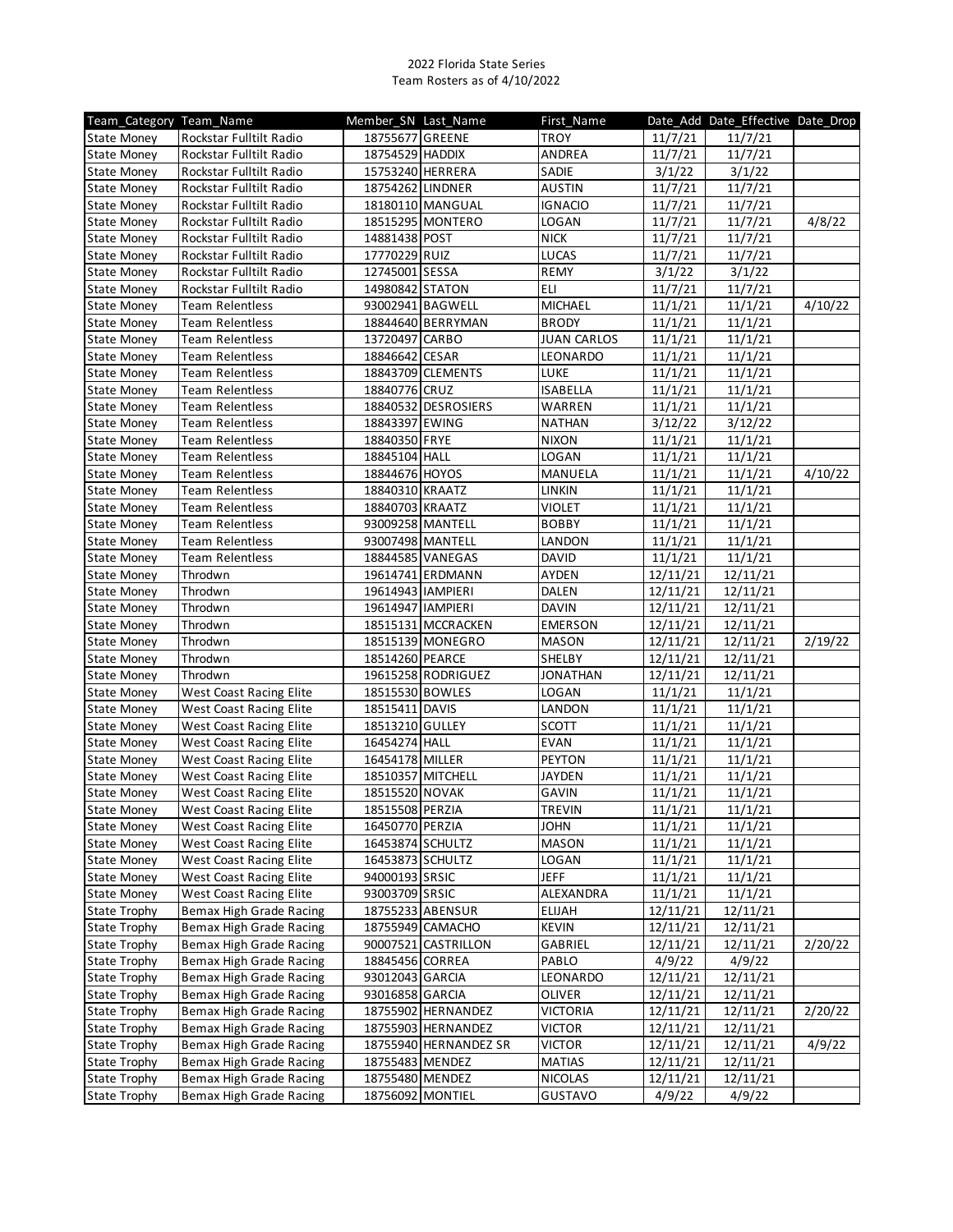| Team Category Team Name |                           | Member_SN_Last_Name |                    | First Name         |          | Date_Add Date_Effective Date_Drop |         |
|-------------------------|---------------------------|---------------------|--------------------|--------------------|----------|-----------------------------------|---------|
| <b>State Trophy</b>     | Bemax High Grade Racing   | 18753942 OLEARY     |                    | <b>OWEN</b>        | 2/20/22  | 2/20/22                           |         |
| <b>State Trophy</b>     | Bemax High Grade Racing   |                     | 18755806 ORELLANA  | LEONARDO           | 12/11/21 | 12/11/21                          |         |
| <b>State Trophy</b>     | Bemax High Grade Racing   | 93018466 RAMIREZ    |                    | MATTHEW            | 12/11/21 | 12/11/21                          |         |
| <b>State Trophy</b>     | Bemax High Grade Racing   |                     | 18755523 RESTREPO  | MARCO              | 12/11/21 | 12/11/21                          |         |
| <b>State Trophy</b>     | Bemax High Grade Racing   | 10010524 ROCHA      |                    | <b>JUAN CARLOS</b> | 12/11/21 | 12/11/21                          | 2/19/22 |
| <b>State Trophy</b>     | Bemax High Grade Racing   | 93012901 SALAZAR    |                    | <b>JULIANA</b>     | 12/11/21 | 12/11/21                          |         |
| <b>State Trophy</b>     | Bemax High Grade Racing   | 93012495 SALAZAR    |                    | SEBASTIAN          | 12/11/21 | 12/11/21                          |         |
| <b>State Trophy</b>     | Bemax High Grade Racing   |                     | 18755528 SOTOLONGO | JORDAN             | 2/20/22  | 2/20/22                           |         |
| <b>State Trophy</b>     | Bemax High Grade Racing   | 18715412 URREGO     |                    | MARIANTONIA        | 12/11/21 | 12/11/21                          |         |
| <b>State Trophy</b>     | Bemax High Grade Racing   | 18755791 VASQUEZ    |                    | JULIAN             | 12/11/21 | 12/11/21                          |         |
| <b>State Trophy</b>     | Bemax High Grade Racing   | 18755004 VIVES      |                    | <b>AARON</b>       | 4/9/22   | 4/9/22                            |         |
| <b>State Trophy</b>     | Boca Bike Shop            | 18846130 BROOKS     |                    | SAWYER             | 11/3/21  | 11/3/21                           |         |
| <b>State Trophy</b>     | Boca Bike Shop            | 18846312 BROOKS     |                    | JOE                | 11/3/21  | 11/3/21                           |         |
| <b>State Trophy</b>     | Boca Bike Shop            |                     | 93013754 DUIMSTRA  | <b>JARIN</b>       | 11/3/21  | 11/3/21                           |         |
| <b>State Trophy</b>     | Boca Bike Shop            |                     | 18846674 DUIMSTRA  | KYLER              | 11/3/21  | 11/3/21                           |         |
| <b>State Trophy</b>     | Boca Bike Shop            | 18846427 GOMEZ      |                    | ROMAN              | 11/3/21  | 11/3/21                           |         |
| <b>State Trophy</b>     | Boca Bike Shop            |                     | 18754871 GONZALEZ  | <b>GUILLERMO</b>   | 11/3/21  | 11/3/21                           |         |
| <b>State Trophy</b>     | Boca Bike Shop            | 18846498 HAYES      |                    | <b>DEMPSEY</b>     |          | 11/3/21                           |         |
|                         |                           |                     |                    |                    | 11/3/21  |                                   |         |
| <b>State Trophy</b>     | Boca Bike Shop            | 18846112 HAYES      |                    | <b>COLLIN</b>      | 11/3/21  | 11/3/21                           |         |
| <b>State Trophy</b>     | Boca Bike Shop            | 18846114 HAYES      |                    | CASEY              | 11/3/21  | 11/3/21                           |         |
| <b>State Trophy</b>     | Boca Bike Shop            | 18846113 HAYES      |                    | <b>DECLYN</b>      | 2/19/22  | 2/19/22                           |         |
| <b>State Trophy</b>     | Boca Bike Shop            |                     | 18844704 LONGHINI  | LOGAN              | 11/3/21  | 11/3/21                           |         |
| <b>State Trophy</b>     | Boca Bike Shop            |                     | 18845508 LONGHINI  | <b>MATTHEW</b>     | 11/3/21  | 11/3/21                           |         |
| <b>State Trophy</b>     | Boca Bike Shop            | 94003457 MINDICK    |                    | SEAN               | 11/3/21  | 11/3/21                           |         |
| <b>State Trophy</b>     | Boca Bike Shop            | 18846404 MINDICK    |                    | <b>RYAN</b>        | 11/3/21  | 11/3/21                           |         |
| <b>State Trophy</b>     | Boca Bike Shop            | 93007462 NICHOLS    |                    | <b>COOPER</b>      | 11/3/21  | 11/3/21                           |         |
| <b>State Trophy</b>     | Boca Bike Shop            |                     | 93007745 PERIGORD  | PARKER             | 11/3/21  | 11/3/21                           |         |
| <b>State Trophy</b>     | Boca Bike Shop            |                     | 18840173 PROCTOR   | MICHAEL            | 11/3/21  | 11/3/21                           |         |
| <b>State Trophy</b>     | Boca Bike Shop            | 93011776 QUEEN      |                    | MAX                | 11/3/21  | 11/3/21                           |         |
| <b>State Trophy</b>     | Boca Bike Shop            | 93012172 SIEBOLDT   |                    | JOE                | 11/3/21  | 11/3/21                           |         |
| <b>State Trophy</b>     | Boca Bike Shop            |                     | 93009539 WILSON JR | SHELBY             | 11/3/21  | 11/3/21                           |         |
| <b>State Trophy</b>     | Cape Coral BMX State Team |                     | 18715091 AMOROSO   | <b>VINCENT</b>     | 12/11/21 | 12/11/21                          | 2/14/22 |
| <b>State Trophy</b>     | Cape Coral BMX State Team |                     | 93006871 BENCOMO   | ARRIO              | 12/11/21 | 12/11/21                          |         |
| <b>State Trophy</b>     | Cape Coral BMX State Team |                     | 93005804 BROWNING  | ZACK               | 4/10/22  | 4/10/22                           |         |
| <b>State Trophy</b>     | Cape Coral BMX State Team | 93012266 BURKE      |                    | ADRIAN             | 12/11/21 | 12/11/21                          | 2/19/22 |
| <b>State Trophy</b>     | Cape Coral BMX State Team |                     | 18713934 CALDWELL  | SYDNEY             | 12/11/21 | 12/11/21                          |         |
| <b>State Trophy</b>     | Cape Coral BMX State Team | 18715763 CROY       |                    | CARTER             | 4/10/22  | 4/10/22                           |         |
| <b>State Trophy</b>     | Cape Coral BMX State Team | 18715360 DROUIN     |                    | LYLA               | 12/11/21 | 12/11/21                          |         |
| <b>State Trophy</b>     | Cape Coral BMX State Team | 18715361 DROUIN     |                    | AIDAN              | 12/11/21 | 12/11/21                          | 2/19/22 |
| <b>State Trophy</b>     | Cape Coral BMX State Team | 18714883 ERSCHEN    |                    | <b>TAYLOR</b>      | 12/11/21 | 12/11/21                          |         |
| <b>State Trophy</b>     | Cape Coral BMX State Team | 17930245 FUGER      |                    | MARIANNE           | 12/11/21 | 12/11/21                          | 2/19/22 |
| <b>State Trophy</b>     | Cape Coral BMX State Team | 18714319 GABEL      |                    | JONATHAN           | 1/8/22   | 1/8/22                            |         |
| <b>State Trophy</b>     | Cape Coral BMX State Team | 93009832 LEHMAN     |                    | CAMDEN             | 12/11/21 | 12/11/21                          |         |
| State Trophy            | Cape Coral BMX State Team | 18715514 MARTIN     |                    | ADDISON            | 12/11/21 | 12/11/21                          |         |
| <b>State Trophy</b>     | Cape Coral BMX State Team | 18715308 MC CUE     |                    | <b>JACOB</b>       | 12/11/21 | 12/11/21                          |         |
| <b>State Trophy</b>     | Cape Coral BMX State Team | 93009615 MORRIS     |                    | <b>PAYTON</b>      | 2/19/22  | 2/19/22                           |         |
| <b>State Trophy</b>     | Cape Coral BMX State Team | 18714636 O'BRIEN    |                    | <b>ETHAN</b>       | 12/11/21 | 12/11/21                          | 1/8/22  |
| <b>State Trophy</b>     | Cape Coral BMX State Team | 18715469 SCOTT      |                    | HOLSTON            | 12/11/21 | 12/11/21                          | 1/8/22  |
| <b>State Trophy</b>     | Cape Coral BMX State Team | 18715624 SENNA      |                    | CARRIE             | 4/8/22   | 4/8/22                            |         |
| <b>State Trophy</b>     | Cape Coral BMX State Team | 18765230 SENNA      |                    | WAYLON             | 2/19/22  | 2/19/22                           |         |
| <b>State Trophy</b>     | Cape Coral BMX State Team | 18714601 SOLIS      |                    | <b>KENNETH</b>     | 12/11/21 | 12/11/21                          | 1/8/22  |
| <b>State Trophy</b>     | Cape Coral BMX State Team | 18715567 SWANK      |                    | CALEB              | 2/19/22  | 2/19/22                           |         |
| <b>State Trophy</b>     | Cape Coral BMX State Team | 18715588 TIPTON     |                    | <b>TOBY</b>        | 1/8/22   | 1/8/22                            |         |
| <b>State Trophy</b>     | Cape Coral BMX State Team | 93019084 VALENTI    |                    | <b>FRANK R</b>     | 1/8/22   | 1/8/22                            |         |
| <b>State Trophy</b>     | Cape Coral BMX State Team | 93009347 VALENTI    |                    | <b>FRANKY</b>      | 1/8/22   | 1/8/22                            |         |
| <b>State Trophy</b>     | Cape Coral BMX State Team | 18715134 WALKER     |                    | <b>DAVIS</b>       | 12/11/21 | 12/11/21                          |         |
|                         |                           |                     |                    |                    |          |                                   |         |
| <b>State Trophy</b>     | Cape Coral BMX State Team | 18715542 WHITE      |                    | <b>CONNOR</b>      | 12/11/21 | 12/11/21                          |         |
| <b>State Trophy</b>     | Cape Coral BMX State Team | 18715642 WHITE      |                    | OWEN               | 12/11/21 | 12/11/21                          |         |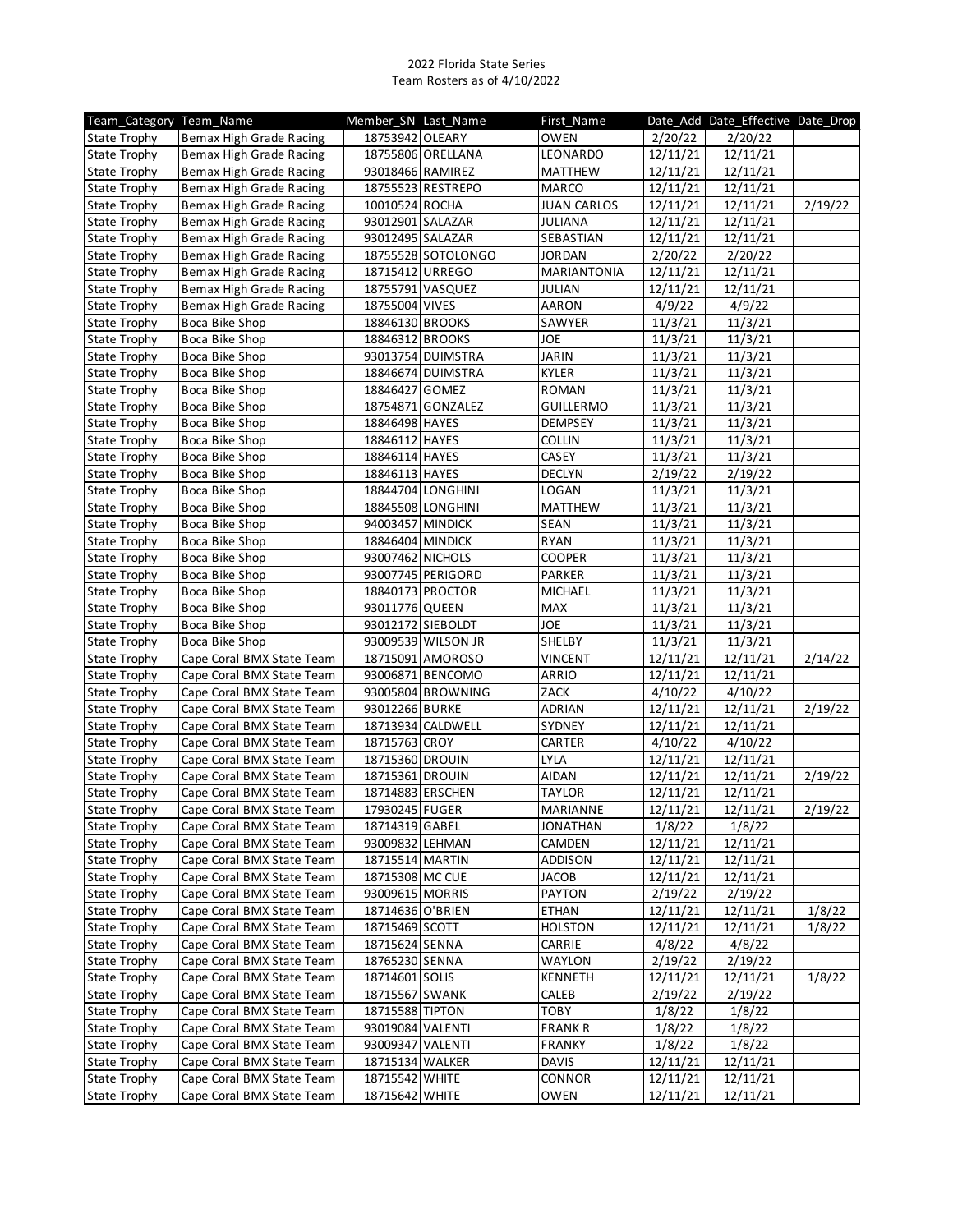| Team Category Team Name |                       | Member SN Last Name |                      | First Name      |          | Date_Add Date_Effective Date_Drop |         |
|-------------------------|-----------------------|---------------------|----------------------|-----------------|----------|-----------------------------------|---------|
| <b>State Trophy</b>     | Charlotte Bombshell   |                     | 18753597 ANDRADE     | ANDRES          | 11/6/21  | 11/6/21                           |         |
| <b>State Trophy</b>     | Charlotte Bombshell   |                     | 18750420 BERTOLINI   | GONZALO         | 4/9/22   | 4/9/22                            |         |
| <b>State Trophy</b>     | Charlotte Bombshell   | 10126821 CARR       |                      | AMANDA          | 12/11/21 | 3/9/22                            |         |
| <b>State Trophy</b>     | Charlotte Bombshell   | 18764998 ERWIN      |                      | <b>SUTTON</b>   | 11/6/21  | 11/6/21                           |         |
| <b>State Trophy</b>     | Charlotte Bombshell   | 18765172 ERWIN      |                      | <b>SHERI</b>    | 11/6/21  | 11/6/21                           |         |
| <b>State Trophy</b>     | Charlotte Bombshell   | 19694884 GILMAN     |                      | <b>BOBBI</b>    | 4/9/22   | 4/9/22                            |         |
| <b>State Trophy</b>     | Charlotte Bombshell   | 18760427 KARALFA    |                      | <b>JAYDEN</b>   | 11/6/21  | 11/6/21                           |         |
| <b>State Trophy</b>     | Charlotte Bombshell   | 18760202 LEHEW      |                      | SEAN            | 11/6/21  | 11/6/21                           |         |
| <b>State Trophy</b>     | Charlotte Bombshell   | 18760170 LEHEW      |                      | CADEN           | 11/6/21  | 11/6/21                           |         |
| <b>State Trophy</b>     | Charlotte Bombshell   | 18760190 LEHEW      |                      | <b>SEAN</b>     | 11/6/21  | 11/6/21                           |         |
| <b>State Trophy</b>     | Charlotte Bombshell   |                     | 16454540 MUNOZ VELEZ | MANUELA         | 12/11/21 | 12/11/21                          |         |
| <b>State Trophy</b>     | Charlotte Bombshell   | 18764933 NEMEC      |                      | <b>HUDSON</b>   | 4/9/22   | 4/9/22                            |         |
| <b>State Trophy</b>     | Charlotte Bombshell   | 18765133 ONOFRI     |                      | CALEB           | 12/11/21 | 12/11/21                          |         |
| <b>State Trophy</b>     | Charlotte Bombshell   | 18313355 ROMANS     |                      | CHAD            | 11/6/21  | 11/6/21                           |         |
| <b>State Trophy</b>     | Charlotte Bombshell   | 93012699 STRAYER    |                      | SARAH           | 1/8/22   | 1/8/22                            |         |
| <b>State Trophy</b>     | Charlotte Bombshell   | 18764984 STRAYER    |                      | GAGE            | 11/6/21  | 11/6/21                           |         |
| <b>State Trophy</b>     | Charlotte Bombshell   | 18760116 WELLINS    |                      | MICHAEL         | 11/6/21  | 11/6/21                           |         |
| <b>State Trophy</b>     | CYCLECRAFT CO-FACTORY | 12920923 CLARK      |                      | <b>AIDEN</b>    | 12/11/21 | 12/11/21                          |         |
| <b>State Trophy</b>     | CYCLECRAFT CO-FACTORY | 19664445 CONE       |                      | <b>HADEN</b>    | 12/11/21 | 12/11/21                          |         |
| <b>State Trophy</b>     | CYCLECRAFT CO-FACTORY |                     | 93005809 GOODMAN     | <b>SCOTT</b>    | 12/11/21 | 12/11/21                          | 3/12/22 |
| <b>State Trophy</b>     | CYCLECRAFT CO-FACTORY | 17775333 GORGA      |                      | <b>TOMMY</b>    | 12/11/21 | 12/11/21                          |         |
| <b>State Trophy</b>     | CYCLECRAFT CO-FACTORY | 93006349 GORGA      |                      | <b>SUSAN</b>    | 12/11/21 | 12/11/21                          |         |
| <b>State Trophy</b>     | CYCLECRAFT CO-FACTORY | 19664446 HELLAND    |                      | <b>HALEY</b>    | 12/11/21 | 12/11/21                          |         |
| <b>State Trophy</b>     | CYCLECRAFT CO-FACTORY | 19663296 SMITH      |                      | <b>MORGAN</b>   | 12/11/21 | 12/11/21                          |         |
| <b>State Trophy</b>     | CYCLECRAFT CO-FACTORY | 93006150 SMITH      |                      | LANDON          | 12/11/21 | 12/11/21                          |         |
| <b>State Trophy</b>     | CYCLECRAFT CO-FACTORY |                     | 18964451 STRICKLAND  | <b>CHRIS</b>    | 12/11/21 | 12/11/21                          |         |
| <b>State Trophy</b>     | CYCLECRAFT CO-FACTORY |                     | 17933717 WHITHAM     | <b>COHEN</b>    | 12/11/21 | $\frac{1}{2}/11/21$               |         |
| <b>State Trophy</b>     | CYCLECRAFT CO-FACTORY | 93013923   WREN     |                      | <b>JONATHAN</b> | 12/11/21 | 12/11/21                          |         |
| <b>State Trophy</b>     | CYCLECRAFT CO-FACTORY | 93013925 WREN       |                      | <b>KYLAH</b>    | 12/11/21 | 12/11/21                          |         |
| <b>State Trophy</b>     | Dead W8 Racing        |                     | 18964447 BURGESS     | <b>ASHTON</b>   | 11/6/21  | 11/6/21                           |         |
| <b>State Trophy</b>     | Dead W8 Racing        | 18964610 BURGESS    |                      | ABIGAIL         | 11/6/21  | 11/6/21                           |         |
| <b>State Trophy</b>     | Dead W8 Racing        | 18964737 BYRD       |                      | <b>DAYTON</b>   | 11/6/21  | 11/6/21                           |         |
| <b>State Trophy</b>     | Dead W8 Racing        | 18964721 COLLINS    |                      | OWEN            | 11/6/21  | 11/6/21                           |         |
| <b>State Trophy</b>     | Dead W8 Racing        | 17935655 COLLINS    |                      | <b>TYLER</b>    | 11/6/21  | 11/6/21                           |         |
| <b>State Trophy</b>     | Dead W8 Racing        | 18964722 COLLINS    |                      | <b>BRIAN</b>    | 11/6/21  | 11/6/21                           |         |
| <b>State Trophy</b>     | Dead W8 Racing        | 18964908 DURHAM     |                      | LINCOLN         | 11/6/21  | 11/6/21                           |         |
| <b>State Trophy</b>     | Dead W8 Racing        | 17775068 FERNEY     |                      | <b>KEVIN</b>    | 11/6/21  | 11/6/21                           |         |
| <b>State Trophy</b>     | Dead W8 Racing        | 18964134 FULTON     |                      | AARON           | 3/12/22  | 3/12/22                           |         |
| <b>State Trophy</b>     | Dead W8 Racing        | 18963935 FULTON     |                      | GRANT           | 11/6/21  | 11/6/21                           |         |
| <b>State Trophy</b>     | Dead W8 Racing        | 93004302 KLEIN      |                      | <b>MARLIN</b>   | 11/6/21  | 11/6/21                           |         |
| <b>State Trophy</b>     | Dead W8 Racing        | 18964053 LESTER     |                      | <b>COLTEN</b>   | 11/6/21  | 11/6/21                           |         |
| <b>State Trophy</b>     | Dead W8 Racing        | 18964452 MANOR      |                      | MARILYN         | 11/6/21  | 11/6/21                           |         |
| <b>State Trophy</b>     | Dead W8 Racing        | 18964754 POE        |                      | TANNER          | 11/6/21  | 11/6/21                           |         |
| <b>State Trophy</b>     | Dead W8 Racing        |                     | 18964644 RENEGAR     | <b>BRYAN</b>    | 11/6/21  | 11/6/21                           |         |
| <b>State Trophy</b>     | Dead W8 Racing        | 18964389 SALMON     |                      | <b>DYLAN</b>    | 11/6/21  | 11/6/21                           |         |
| <b>State Trophy</b>     | Dead W8 Racing        |                     | 93011098 SCHIRMANN   | <b>JONATHAN</b> | 11/6/21  | 11/6/21                           |         |
| <b>State Trophy</b>     | Dead W8 Racing        |                     | 18964634 SISTRUNK    | LANE            | 11/6/21  | 11/6/21                           |         |
| <b>State Trophy</b>     | Dead W8 Racing        |                     | 18964945 SNOWDEN     | LEVI            | 11/6/21  | 11/6/21                           |         |
| <b>State Trophy</b>     | Dead W8 Racing        |                     | 18964840 WALTMAN     | CHYANNE         | 11/6/21  | 11/6/21                           |         |
| <b>State Trophy</b>     | <b>Fortress SNS</b>   | 94003042 ANDREU     |                      | SARAH           | 11/6/21  | 11/6/21                           |         |
| <b>State Trophy</b>     | <b>Fortress SNS</b>   | 94003041 ANDREU     |                      | <b>PETER</b>    | 11/6/21  | 11/6/21                           |         |
| <b>State Trophy</b>     | Fortress SNS          | 19014335 BROWN      |                      | <b>TATUM</b>    | 11/6/21  | 11/6/21                           |         |
| <b>State Trophy</b>     | <b>Fortress SNS</b>   | 19014380 BROWN      |                      | NEVAEH          | 11/6/21  | 11/6/21                           |         |
| <b>State Trophy</b>     | <b>Fortress SNS</b>   | 19014336 BROWN      |                      | KENDALL         | 11/6/21  | 11/6/21                           |         |
| <b>State Trophy</b>     | <b>Fortress SNS</b>   |                     | 17930109 CLAYPOOL    | LANDON          | 11/6/21  | 11/6/21                           |         |
| <b>State Trophy</b>     | <b>Fortress SNS</b>   | 19665068 CULVER     |                      | <b>HUNTER</b>   | 11/6/21  | 11/6/21                           |         |
| <b>State Trophy</b>     | Fortress SNS          |                     | 19014370 CUNNINGHAM  | <b>DAWSON</b>   | 12/11/21 | 12/11/21                          |         |
| <b>State Trophy</b>     | <b>Fortress SNS</b>   |                     | 19014338 CUNNINGHAM  | <b>BRAXTON</b>  | 11/6/21  | 11/6/21                           |         |
|                         |                       |                     |                      |                 |          |                                   |         |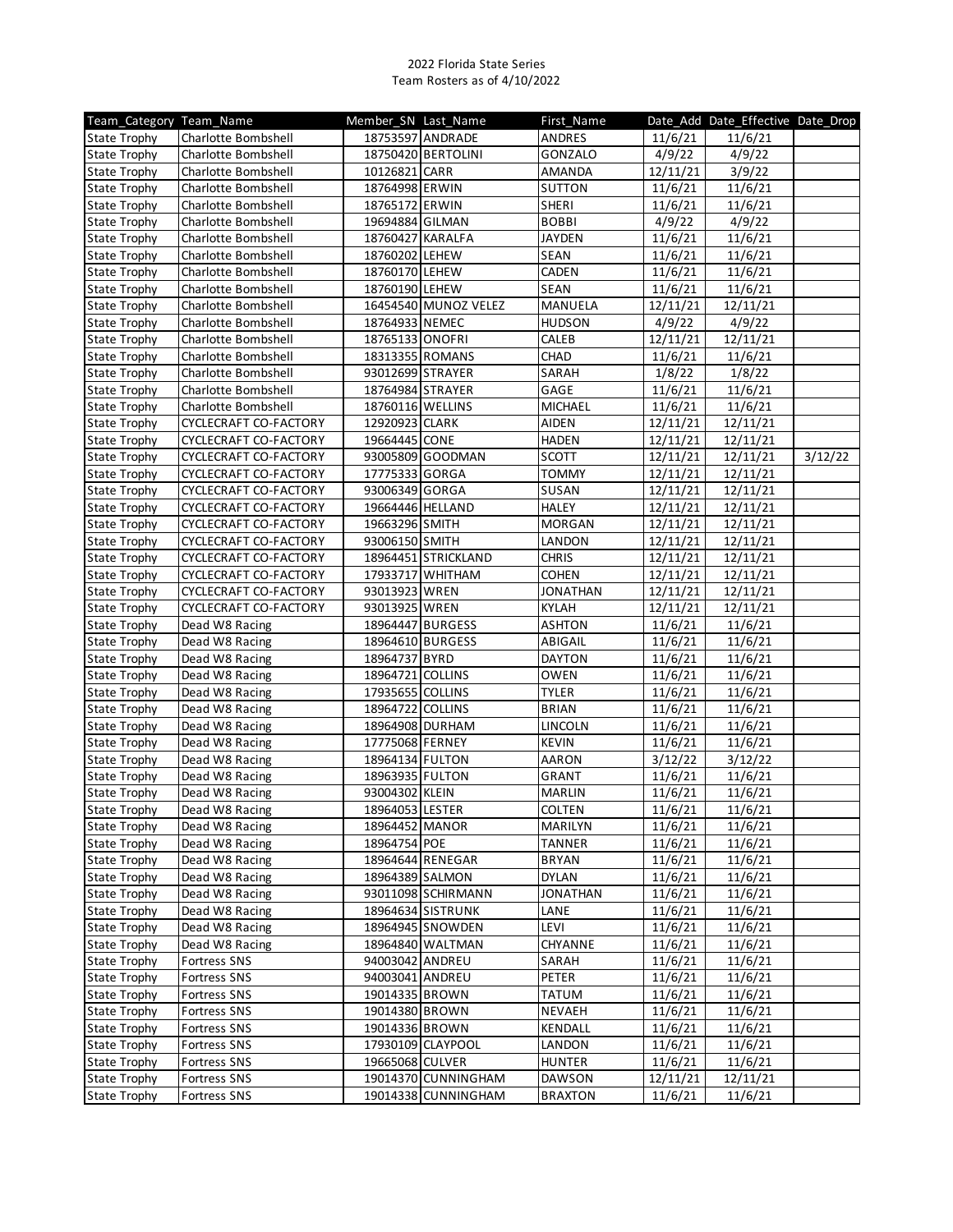| 13523727 DOW<br>11/6/21<br><b>RYKER</b><br>11/6/21<br>12/11/21<br><b>Fortress SNS</b><br>17935102 GLENN<br>COREY<br>11/6/21<br>11/6/21<br>Fortress SNS<br>17933697 HIRD<br>11/6/21<br><b>Fortress SNS</b><br>KEITH<br>11/6/21<br>19014318 JOYCE<br>11/6/21<br><b>BRODY</b><br>11/6/21<br><b>State Trophy</b><br><b>Fortress SNS</b><br><b>Fortress SNS</b><br>19014429 MCINOSH<br>ANDREA<br>11/6/21<br>11/6/21<br><b>State Trophy</b><br>19013333 PINNER<br><b>KARSON</b><br>11/6/21<br>11/6/21<br><b>State Trophy</b><br><b>Fortress SNS</b><br>19010154 PINNER<br><b>DEXAN</b><br>11/6/21<br>11/6/21<br><b>State Trophy</b><br><b>Fortress SNS</b><br>19013244 PITTS<br><b>PAYTON</b><br>11/6/21<br><b>State Trophy</b><br><b>Fortress SNS</b><br>11/6/21<br>11/6/21<br>18960258 SHUGART<br><b>TAYLER</b><br>11/6/21<br><b>State Trophy</b><br><b>Fortress SNS</b><br>19014304 SMITH<br><b>NEKODA</b><br>11/6/21<br>11/6/21<br><b>State Trophy</b><br><b>Fortress SNS</b><br>19014313 STALNAKER<br>11/6/21<br>11/6/21<br><b>State Trophy</b><br><b>Fortress SNS</b><br>SAM<br>19014351 STEELE<br><b>JACOB</b><br>11/6/21<br>11/6/21<br><b>State Trophy</b><br><b>Fortress SNS</b><br><b>STEPHEN</b><br>11/6/21<br><b>State Trophy</b><br>Fox Hunt Racing<br>18710162 ADAMS<br>11/6/21<br>WAYLYNN<br>11/6/21<br>19660183 CACCAVALE<br>11/6/21<br><b>State Trophy</b><br>Fox Hunt Racing<br>2574155 CLARK<br><b>BODE</b><br>12/11/21<br>12/11/21<br><b>State Trophy</b><br>Fox Hunt Racing<br>12/11/21<br>18744059 DELPRETE<br>3/12/22<br>3/12/22<br><b>State Trophy</b><br><b>HARRY</b><br>Fox Hunt Racing<br>18715255 DIPERI<br><b>JOE</b><br>12/11/21<br>12/11/21<br><b>State Trophy</b><br>Fox Hunt Racing<br>18743851 FOUNTAIN<br><b>WYATT</b><br>2/19/22<br>2/19/22<br><b>State Trophy</b><br>Fox Hunt Racing<br>18743846 HANEY<br><b>KINGSTON</b><br>2/19/22<br>2/19/22<br><b>State Trophy</b><br>Fox Hunt Racing<br>93012075 HARVEY<br><b>MAYA</b><br>1/8/22<br>1/8/22<br><b>State Trophy</b><br>Fox Hunt Racing<br>18715069 HOLSTON<br>JEREMY<br>11/6/21<br>11/6/21<br><b>State Trophy</b><br>2/19/22<br>Fox Hunt Racing<br>17775307 HOTCHKISS<br>ASHER<br>11/6/21<br>11/6/21<br><b>State Trophy</b><br>Fox Hunt Racing<br>18743837 HYDOCK<br><b>DOMINIC</b><br>12/11/21<br><b>State Trophy</b><br>Fox Hunt Racing<br>12/11/21<br>12/11/21<br>12/11/21<br>12501893 JOHNSON<br><b>KAMIRYN</b><br>12/12/21<br>4/8/22<br>Fox Hunt Racing<br>17775004 KLIMAS<br><b>KOLBY</b><br>11/6/21<br>11/6/21<br>2/19/22<br><b>State Trophy</b><br>Fox Hunt Racing<br>17774988 KLIMAS<br>11/6/21<br>11/6/21<br><b>DYLAN</b><br>Fox Hunt Racing<br>18714845 MANZARI<br>12/11/21<br>Fox Hunt Racing<br><b>AIDEN</b><br>12/11/21<br>3/12/22<br>93006772 MIJARES<br>MORRISEY<br>12/11/21<br>12/11/21<br><b>State Trophy</b><br>Fox Hunt Racing<br>18713359 MOORE<br>AMANDA<br>11/6/21<br>11/6/21<br>Fox Hunt Racing<br>93010667 MOTTA<br><b>JOHNNY</b><br>11/6/21<br>11/6/21<br>2/19/22<br><b>State Trophy</b><br>Fox Hunt Racing<br>18715122 NORELIEN<br>KY'MANI<br>12/11/21<br>12/11/21<br>Fox Hunt Racing<br>17775223 NORMAN<br>JAMESON<br>11/6/21<br>11/6/21<br>Fox Hunt Racing<br><b>State Trophy</b><br>Fox Hunt Racing<br>17775082 PALTROW<br>SARAH<br>12/11/21<br>12/11/21<br>11/6/21<br>17775024 PALTROW<br><b>JOSH</b><br>11/6/21<br><b>State Trophy</b><br>Fox Hunt Racing<br>18715117 ROBERTS<br><b>AIDEN</b><br>12/11/21<br>12/11/21<br>2/19/22<br><b>State Trophy</b><br>Fox Hunt Racing<br>12/11/21<br>12/11/21<br><b>State Trophy</b><br>Fox Hunt Racing<br>18743513 RUMPING<br><b>TANNER</b><br>12/11/21<br>18743514 RUMPING<br>12/11/21<br><b>State Trophy</b><br>Fox Hunt Racing<br>GAGE<br>12/11/21<br>12/11/21<br>19665062 RYAN<br>CAMERON<br>4/8/22<br>4/8/22<br>Fox Hunt Racing<br><b>State Trophy</b><br>93016638 SANDOVAL<br>12/11/21<br>FRANCO DOMIKU<br>12/11/21<br><b>State Trophy</b><br>Fox Hunt Racing<br>93006770 SCHULTE<br><b>State Trophy</b><br><b>SETH</b><br>2/19/22<br>2/19/22<br>3/12/22<br>Fox Hunt Racing<br>State Trophy<br>93013228 TAYLOR<br>11/6/21<br>11/6/21<br>Fox Hunt Racing<br>LANDON<br>2/19/22<br><b>State Trophy</b><br>93012719 WINTER<br>ELIJAH<br>2/19/22<br>Fox Hunt Racing<br>93012720 WINTER<br><b>BLAKE</b><br>11/6/21<br>11/6/21<br><b>State Trophy</b><br>Fox Hunt Racing<br><b>JACOB</b><br>11/6/21<br>11/6/21<br><b>State Trophy</b><br>Fox Hunt Racing<br>93013926 WREN<br>2/20/22<br><b>State Trophy</b><br>Gate Nine Florida Team<br>17775055 BUCCI<br><b>ANTHONY</b><br>12/11/21<br>12/11/21<br>18764804 BUMGARDNER<br>RYLIE<br>12/11/21<br>12/11/21<br><b>State Trophy</b><br>Gate Nine Florida Team<br>12/11/21<br>12/11/21<br><b>State Trophy</b><br>Gate Nine Florida Team<br>18764819 BUMGARDNER<br>RIAN<br><b>State Trophy</b><br>RIAN<br>12/11/21<br>12/11/21<br>Gate Nine Florida Team<br>18764796 BUMGARDNER JR<br><b>DAVIN</b><br>12/11/21<br><b>State Trophy</b><br>Gate Nine Florida Team<br>93010602 ERICKSON<br>12/11/21<br><b>State Trophy</b><br>Gate Nine Florida Team<br>93011016 ERICKSON<br><b>MASON</b><br>12/11/21<br>12/11/21<br>18765140 FULP<br>12/11/21<br>12/11/21<br>Gate Nine Florida Team<br>ADAM<br><b>State Trophy</b><br>Gate Nine Florida Team<br>18764836 FULP<br>ADAM<br>12/11/21<br>12/11/21<br>93018496 LINDBERY<br><b>BOWEN</b><br>12/11/21<br>12/11/21<br><b>State Trophy</b><br>Gate Nine Florida Team<br><b>WYATT</b><br>Gate Nine Florida Team<br>93012958 LINDBERY<br>12/11/21<br>12/11/21<br><b>State Trophy</b><br>Gate Nine Florida Team<br>19164185 PEREZ<br>ARIANNA<br>12/11/21<br>12/11/21<br>19164059 PEREZ<br>EDUARDO<br>12/11/21<br>12/11/21<br>Gate Nine Florida Team<br>Gate Nine Florida Team<br>18764975 ROBBINS<br><b>CHARLES</b><br>12/11/21<br>12/11/21<br><b>State Trophy</b><br>Gate Nine Florida Team<br>18764981 ROBBINS<br><b>KOLETON</b><br>12/11/21<br>12/11/21 | Team_Category Team_Name | Member SN Last Name | First_Name | Date_Add Date_Effective Date_Drop |  |
|------------------------------------------------------------------------------------------------------------------------------------------------------------------------------------------------------------------------------------------------------------------------------------------------------------------------------------------------------------------------------------------------------------------------------------------------------------------------------------------------------------------------------------------------------------------------------------------------------------------------------------------------------------------------------------------------------------------------------------------------------------------------------------------------------------------------------------------------------------------------------------------------------------------------------------------------------------------------------------------------------------------------------------------------------------------------------------------------------------------------------------------------------------------------------------------------------------------------------------------------------------------------------------------------------------------------------------------------------------------------------------------------------------------------------------------------------------------------------------------------------------------------------------------------------------------------------------------------------------------------------------------------------------------------------------------------------------------------------------------------------------------------------------------------------------------------------------------------------------------------------------------------------------------------------------------------------------------------------------------------------------------------------------------------------------------------------------------------------------------------------------------------------------------------------------------------------------------------------------------------------------------------------------------------------------------------------------------------------------------------------------------------------------------------------------------------------------------------------------------------------------------------------------------------------------------------------------------------------------------------------------------------------------------------------------------------------------------------------------------------------------------------------------------------------------------------------------------------------------------------------------------------------------------------------------------------------------------------------------------------------------------------------------------------------------------------------------------------------------------------------------------------------------------------------------------------------------------------------------------------------------------------------------------------------------------------------------------------------------------------------------------------------------------------------------------------------------------------------------------------------------------------------------------------------------------------------------------------------------------------------------------------------------------------------------------------------------------------------------------------------------------------------------------------------------------------------------------------------------------------------------------------------------------------------------------------------------------------------------------------------------------------------------------------------------------------------------------------------------------------------------------------------------------------------------------------------------------------------------------------------------------------------------------------------------------------------------------------------------------------------------------------------------------------------------------------------------------------------------------------------------------------------------------------------------------------------------------------------------------------------------------------------------------------------------------------------------------------------------------------------------------------------------------------------------------------------------------------------------------------------------------------------------------------------------------------------------------------------------------------------------------------------------------------------------------------------------------------------------------------------------------------------------------------------------------------------------------------------------------------------------------------------------------------------------------------------------------------------------------------------------------------------------------------------------------------------------------------------------------------------------------------------------------------------------------------------------------------------------------------------------------------------------------------------------------------------------------------------------------------------------------------------------------------------------------------------------------------------------------------------------------------|-------------------------|---------------------|------------|-----------------------------------|--|
|                                                                                                                                                                                                                                                                                                                                                                                                                                                                                                                                                                                                                                                                                                                                                                                                                                                                                                                                                                                                                                                                                                                                                                                                                                                                                                                                                                                                                                                                                                                                                                                                                                                                                                                                                                                                                                                                                                                                                                                                                                                                                                                                                                                                                                                                                                                                                                                                                                                                                                                                                                                                                                                                                                                                                                                                                                                                                                                                                                                                                                                                                                                                                                                                                                                                                                                                                                                                                                                                                                                                                                                                                                                                                                                                                                                                                                                                                                                                                                                                                                                                                                                                                                                                                                                                                                                                                                                                                                                                                                                                                                                                                                                                                                                                                                                                                                                                                                                                                                                                                                                                                                                                                                                                                                                                                                                                                                                                                                                                                                                                                                                                                                                                                                                                                                                                                                                                                                | <b>State Trophy</b>     |                     |            |                                   |  |
|                                                                                                                                                                                                                                                                                                                                                                                                                                                                                                                                                                                                                                                                                                                                                                                                                                                                                                                                                                                                                                                                                                                                                                                                                                                                                                                                                                                                                                                                                                                                                                                                                                                                                                                                                                                                                                                                                                                                                                                                                                                                                                                                                                                                                                                                                                                                                                                                                                                                                                                                                                                                                                                                                                                                                                                                                                                                                                                                                                                                                                                                                                                                                                                                                                                                                                                                                                                                                                                                                                                                                                                                                                                                                                                                                                                                                                                                                                                                                                                                                                                                                                                                                                                                                                                                                                                                                                                                                                                                                                                                                                                                                                                                                                                                                                                                                                                                                                                                                                                                                                                                                                                                                                                                                                                                                                                                                                                                                                                                                                                                                                                                                                                                                                                                                                                                                                                                                                | <b>State Trophy</b>     |                     |            |                                   |  |
|                                                                                                                                                                                                                                                                                                                                                                                                                                                                                                                                                                                                                                                                                                                                                                                                                                                                                                                                                                                                                                                                                                                                                                                                                                                                                                                                                                                                                                                                                                                                                                                                                                                                                                                                                                                                                                                                                                                                                                                                                                                                                                                                                                                                                                                                                                                                                                                                                                                                                                                                                                                                                                                                                                                                                                                                                                                                                                                                                                                                                                                                                                                                                                                                                                                                                                                                                                                                                                                                                                                                                                                                                                                                                                                                                                                                                                                                                                                                                                                                                                                                                                                                                                                                                                                                                                                                                                                                                                                                                                                                                                                                                                                                                                                                                                                                                                                                                                                                                                                                                                                                                                                                                                                                                                                                                                                                                                                                                                                                                                                                                                                                                                                                                                                                                                                                                                                                                                | <b>State Trophy</b>     |                     |            |                                   |  |
|                                                                                                                                                                                                                                                                                                                                                                                                                                                                                                                                                                                                                                                                                                                                                                                                                                                                                                                                                                                                                                                                                                                                                                                                                                                                                                                                                                                                                                                                                                                                                                                                                                                                                                                                                                                                                                                                                                                                                                                                                                                                                                                                                                                                                                                                                                                                                                                                                                                                                                                                                                                                                                                                                                                                                                                                                                                                                                                                                                                                                                                                                                                                                                                                                                                                                                                                                                                                                                                                                                                                                                                                                                                                                                                                                                                                                                                                                                                                                                                                                                                                                                                                                                                                                                                                                                                                                                                                                                                                                                                                                                                                                                                                                                                                                                                                                                                                                                                                                                                                                                                                                                                                                                                                                                                                                                                                                                                                                                                                                                                                                                                                                                                                                                                                                                                                                                                                                                |                         |                     |            |                                   |  |
|                                                                                                                                                                                                                                                                                                                                                                                                                                                                                                                                                                                                                                                                                                                                                                                                                                                                                                                                                                                                                                                                                                                                                                                                                                                                                                                                                                                                                                                                                                                                                                                                                                                                                                                                                                                                                                                                                                                                                                                                                                                                                                                                                                                                                                                                                                                                                                                                                                                                                                                                                                                                                                                                                                                                                                                                                                                                                                                                                                                                                                                                                                                                                                                                                                                                                                                                                                                                                                                                                                                                                                                                                                                                                                                                                                                                                                                                                                                                                                                                                                                                                                                                                                                                                                                                                                                                                                                                                                                                                                                                                                                                                                                                                                                                                                                                                                                                                                                                                                                                                                                                                                                                                                                                                                                                                                                                                                                                                                                                                                                                                                                                                                                                                                                                                                                                                                                                                                |                         |                     |            |                                   |  |
|                                                                                                                                                                                                                                                                                                                                                                                                                                                                                                                                                                                                                                                                                                                                                                                                                                                                                                                                                                                                                                                                                                                                                                                                                                                                                                                                                                                                                                                                                                                                                                                                                                                                                                                                                                                                                                                                                                                                                                                                                                                                                                                                                                                                                                                                                                                                                                                                                                                                                                                                                                                                                                                                                                                                                                                                                                                                                                                                                                                                                                                                                                                                                                                                                                                                                                                                                                                                                                                                                                                                                                                                                                                                                                                                                                                                                                                                                                                                                                                                                                                                                                                                                                                                                                                                                                                                                                                                                                                                                                                                                                                                                                                                                                                                                                                                                                                                                                                                                                                                                                                                                                                                                                                                                                                                                                                                                                                                                                                                                                                                                                                                                                                                                                                                                                                                                                                                                                |                         |                     |            |                                   |  |
|                                                                                                                                                                                                                                                                                                                                                                                                                                                                                                                                                                                                                                                                                                                                                                                                                                                                                                                                                                                                                                                                                                                                                                                                                                                                                                                                                                                                                                                                                                                                                                                                                                                                                                                                                                                                                                                                                                                                                                                                                                                                                                                                                                                                                                                                                                                                                                                                                                                                                                                                                                                                                                                                                                                                                                                                                                                                                                                                                                                                                                                                                                                                                                                                                                                                                                                                                                                                                                                                                                                                                                                                                                                                                                                                                                                                                                                                                                                                                                                                                                                                                                                                                                                                                                                                                                                                                                                                                                                                                                                                                                                                                                                                                                                                                                                                                                                                                                                                                                                                                                                                                                                                                                                                                                                                                                                                                                                                                                                                                                                                                                                                                                                                                                                                                                                                                                                                                                |                         |                     |            |                                   |  |
|                                                                                                                                                                                                                                                                                                                                                                                                                                                                                                                                                                                                                                                                                                                                                                                                                                                                                                                                                                                                                                                                                                                                                                                                                                                                                                                                                                                                                                                                                                                                                                                                                                                                                                                                                                                                                                                                                                                                                                                                                                                                                                                                                                                                                                                                                                                                                                                                                                                                                                                                                                                                                                                                                                                                                                                                                                                                                                                                                                                                                                                                                                                                                                                                                                                                                                                                                                                                                                                                                                                                                                                                                                                                                                                                                                                                                                                                                                                                                                                                                                                                                                                                                                                                                                                                                                                                                                                                                                                                                                                                                                                                                                                                                                                                                                                                                                                                                                                                                                                                                                                                                                                                                                                                                                                                                                                                                                                                                                                                                                                                                                                                                                                                                                                                                                                                                                                                                                |                         |                     |            |                                   |  |
|                                                                                                                                                                                                                                                                                                                                                                                                                                                                                                                                                                                                                                                                                                                                                                                                                                                                                                                                                                                                                                                                                                                                                                                                                                                                                                                                                                                                                                                                                                                                                                                                                                                                                                                                                                                                                                                                                                                                                                                                                                                                                                                                                                                                                                                                                                                                                                                                                                                                                                                                                                                                                                                                                                                                                                                                                                                                                                                                                                                                                                                                                                                                                                                                                                                                                                                                                                                                                                                                                                                                                                                                                                                                                                                                                                                                                                                                                                                                                                                                                                                                                                                                                                                                                                                                                                                                                                                                                                                                                                                                                                                                                                                                                                                                                                                                                                                                                                                                                                                                                                                                                                                                                                                                                                                                                                                                                                                                                                                                                                                                                                                                                                                                                                                                                                                                                                                                                                |                         |                     |            |                                   |  |
|                                                                                                                                                                                                                                                                                                                                                                                                                                                                                                                                                                                                                                                                                                                                                                                                                                                                                                                                                                                                                                                                                                                                                                                                                                                                                                                                                                                                                                                                                                                                                                                                                                                                                                                                                                                                                                                                                                                                                                                                                                                                                                                                                                                                                                                                                                                                                                                                                                                                                                                                                                                                                                                                                                                                                                                                                                                                                                                                                                                                                                                                                                                                                                                                                                                                                                                                                                                                                                                                                                                                                                                                                                                                                                                                                                                                                                                                                                                                                                                                                                                                                                                                                                                                                                                                                                                                                                                                                                                                                                                                                                                                                                                                                                                                                                                                                                                                                                                                                                                                                                                                                                                                                                                                                                                                                                                                                                                                                                                                                                                                                                                                                                                                                                                                                                                                                                                                                                |                         |                     |            |                                   |  |
|                                                                                                                                                                                                                                                                                                                                                                                                                                                                                                                                                                                                                                                                                                                                                                                                                                                                                                                                                                                                                                                                                                                                                                                                                                                                                                                                                                                                                                                                                                                                                                                                                                                                                                                                                                                                                                                                                                                                                                                                                                                                                                                                                                                                                                                                                                                                                                                                                                                                                                                                                                                                                                                                                                                                                                                                                                                                                                                                                                                                                                                                                                                                                                                                                                                                                                                                                                                                                                                                                                                                                                                                                                                                                                                                                                                                                                                                                                                                                                                                                                                                                                                                                                                                                                                                                                                                                                                                                                                                                                                                                                                                                                                                                                                                                                                                                                                                                                                                                                                                                                                                                                                                                                                                                                                                                                                                                                                                                                                                                                                                                                                                                                                                                                                                                                                                                                                                                                |                         |                     |            |                                   |  |
|                                                                                                                                                                                                                                                                                                                                                                                                                                                                                                                                                                                                                                                                                                                                                                                                                                                                                                                                                                                                                                                                                                                                                                                                                                                                                                                                                                                                                                                                                                                                                                                                                                                                                                                                                                                                                                                                                                                                                                                                                                                                                                                                                                                                                                                                                                                                                                                                                                                                                                                                                                                                                                                                                                                                                                                                                                                                                                                                                                                                                                                                                                                                                                                                                                                                                                                                                                                                                                                                                                                                                                                                                                                                                                                                                                                                                                                                                                                                                                                                                                                                                                                                                                                                                                                                                                                                                                                                                                                                                                                                                                                                                                                                                                                                                                                                                                                                                                                                                                                                                                                                                                                                                                                                                                                                                                                                                                                                                                                                                                                                                                                                                                                                                                                                                                                                                                                                                                |                         |                     |            |                                   |  |
|                                                                                                                                                                                                                                                                                                                                                                                                                                                                                                                                                                                                                                                                                                                                                                                                                                                                                                                                                                                                                                                                                                                                                                                                                                                                                                                                                                                                                                                                                                                                                                                                                                                                                                                                                                                                                                                                                                                                                                                                                                                                                                                                                                                                                                                                                                                                                                                                                                                                                                                                                                                                                                                                                                                                                                                                                                                                                                                                                                                                                                                                                                                                                                                                                                                                                                                                                                                                                                                                                                                                                                                                                                                                                                                                                                                                                                                                                                                                                                                                                                                                                                                                                                                                                                                                                                                                                                                                                                                                                                                                                                                                                                                                                                                                                                                                                                                                                                                                                                                                                                                                                                                                                                                                                                                                                                                                                                                                                                                                                                                                                                                                                                                                                                                                                                                                                                                                                                |                         |                     |            |                                   |  |
|                                                                                                                                                                                                                                                                                                                                                                                                                                                                                                                                                                                                                                                                                                                                                                                                                                                                                                                                                                                                                                                                                                                                                                                                                                                                                                                                                                                                                                                                                                                                                                                                                                                                                                                                                                                                                                                                                                                                                                                                                                                                                                                                                                                                                                                                                                                                                                                                                                                                                                                                                                                                                                                                                                                                                                                                                                                                                                                                                                                                                                                                                                                                                                                                                                                                                                                                                                                                                                                                                                                                                                                                                                                                                                                                                                                                                                                                                                                                                                                                                                                                                                                                                                                                                                                                                                                                                                                                                                                                                                                                                                                                                                                                                                                                                                                                                                                                                                                                                                                                                                                                                                                                                                                                                                                                                                                                                                                                                                                                                                                                                                                                                                                                                                                                                                                                                                                                                                |                         |                     |            |                                   |  |
|                                                                                                                                                                                                                                                                                                                                                                                                                                                                                                                                                                                                                                                                                                                                                                                                                                                                                                                                                                                                                                                                                                                                                                                                                                                                                                                                                                                                                                                                                                                                                                                                                                                                                                                                                                                                                                                                                                                                                                                                                                                                                                                                                                                                                                                                                                                                                                                                                                                                                                                                                                                                                                                                                                                                                                                                                                                                                                                                                                                                                                                                                                                                                                                                                                                                                                                                                                                                                                                                                                                                                                                                                                                                                                                                                                                                                                                                                                                                                                                                                                                                                                                                                                                                                                                                                                                                                                                                                                                                                                                                                                                                                                                                                                                                                                                                                                                                                                                                                                                                                                                                                                                                                                                                                                                                                                                                                                                                                                                                                                                                                                                                                                                                                                                                                                                                                                                                                                |                         |                     |            |                                   |  |
|                                                                                                                                                                                                                                                                                                                                                                                                                                                                                                                                                                                                                                                                                                                                                                                                                                                                                                                                                                                                                                                                                                                                                                                                                                                                                                                                                                                                                                                                                                                                                                                                                                                                                                                                                                                                                                                                                                                                                                                                                                                                                                                                                                                                                                                                                                                                                                                                                                                                                                                                                                                                                                                                                                                                                                                                                                                                                                                                                                                                                                                                                                                                                                                                                                                                                                                                                                                                                                                                                                                                                                                                                                                                                                                                                                                                                                                                                                                                                                                                                                                                                                                                                                                                                                                                                                                                                                                                                                                                                                                                                                                                                                                                                                                                                                                                                                                                                                                                                                                                                                                                                                                                                                                                                                                                                                                                                                                                                                                                                                                                                                                                                                                                                                                                                                                                                                                                                                |                         |                     |            |                                   |  |
|                                                                                                                                                                                                                                                                                                                                                                                                                                                                                                                                                                                                                                                                                                                                                                                                                                                                                                                                                                                                                                                                                                                                                                                                                                                                                                                                                                                                                                                                                                                                                                                                                                                                                                                                                                                                                                                                                                                                                                                                                                                                                                                                                                                                                                                                                                                                                                                                                                                                                                                                                                                                                                                                                                                                                                                                                                                                                                                                                                                                                                                                                                                                                                                                                                                                                                                                                                                                                                                                                                                                                                                                                                                                                                                                                                                                                                                                                                                                                                                                                                                                                                                                                                                                                                                                                                                                                                                                                                                                                                                                                                                                                                                                                                                                                                                                                                                                                                                                                                                                                                                                                                                                                                                                                                                                                                                                                                                                                                                                                                                                                                                                                                                                                                                                                                                                                                                                                                |                         |                     |            |                                   |  |
|                                                                                                                                                                                                                                                                                                                                                                                                                                                                                                                                                                                                                                                                                                                                                                                                                                                                                                                                                                                                                                                                                                                                                                                                                                                                                                                                                                                                                                                                                                                                                                                                                                                                                                                                                                                                                                                                                                                                                                                                                                                                                                                                                                                                                                                                                                                                                                                                                                                                                                                                                                                                                                                                                                                                                                                                                                                                                                                                                                                                                                                                                                                                                                                                                                                                                                                                                                                                                                                                                                                                                                                                                                                                                                                                                                                                                                                                                                                                                                                                                                                                                                                                                                                                                                                                                                                                                                                                                                                                                                                                                                                                                                                                                                                                                                                                                                                                                                                                                                                                                                                                                                                                                                                                                                                                                                                                                                                                                                                                                                                                                                                                                                                                                                                                                                                                                                                                                                |                         |                     |            |                                   |  |
|                                                                                                                                                                                                                                                                                                                                                                                                                                                                                                                                                                                                                                                                                                                                                                                                                                                                                                                                                                                                                                                                                                                                                                                                                                                                                                                                                                                                                                                                                                                                                                                                                                                                                                                                                                                                                                                                                                                                                                                                                                                                                                                                                                                                                                                                                                                                                                                                                                                                                                                                                                                                                                                                                                                                                                                                                                                                                                                                                                                                                                                                                                                                                                                                                                                                                                                                                                                                                                                                                                                                                                                                                                                                                                                                                                                                                                                                                                                                                                                                                                                                                                                                                                                                                                                                                                                                                                                                                                                                                                                                                                                                                                                                                                                                                                                                                                                                                                                                                                                                                                                                                                                                                                                                                                                                                                                                                                                                                                                                                                                                                                                                                                                                                                                                                                                                                                                                                                |                         |                     |            |                                   |  |
|                                                                                                                                                                                                                                                                                                                                                                                                                                                                                                                                                                                                                                                                                                                                                                                                                                                                                                                                                                                                                                                                                                                                                                                                                                                                                                                                                                                                                                                                                                                                                                                                                                                                                                                                                                                                                                                                                                                                                                                                                                                                                                                                                                                                                                                                                                                                                                                                                                                                                                                                                                                                                                                                                                                                                                                                                                                                                                                                                                                                                                                                                                                                                                                                                                                                                                                                                                                                                                                                                                                                                                                                                                                                                                                                                                                                                                                                                                                                                                                                                                                                                                                                                                                                                                                                                                                                                                                                                                                                                                                                                                                                                                                                                                                                                                                                                                                                                                                                                                                                                                                                                                                                                                                                                                                                                                                                                                                                                                                                                                                                                                                                                                                                                                                                                                                                                                                                                                |                         |                     |            |                                   |  |
|                                                                                                                                                                                                                                                                                                                                                                                                                                                                                                                                                                                                                                                                                                                                                                                                                                                                                                                                                                                                                                                                                                                                                                                                                                                                                                                                                                                                                                                                                                                                                                                                                                                                                                                                                                                                                                                                                                                                                                                                                                                                                                                                                                                                                                                                                                                                                                                                                                                                                                                                                                                                                                                                                                                                                                                                                                                                                                                                                                                                                                                                                                                                                                                                                                                                                                                                                                                                                                                                                                                                                                                                                                                                                                                                                                                                                                                                                                                                                                                                                                                                                                                                                                                                                                                                                                                                                                                                                                                                                                                                                                                                                                                                                                                                                                                                                                                                                                                                                                                                                                                                                                                                                                                                                                                                                                                                                                                                                                                                                                                                                                                                                                                                                                                                                                                                                                                                                                |                         |                     |            |                                   |  |
|                                                                                                                                                                                                                                                                                                                                                                                                                                                                                                                                                                                                                                                                                                                                                                                                                                                                                                                                                                                                                                                                                                                                                                                                                                                                                                                                                                                                                                                                                                                                                                                                                                                                                                                                                                                                                                                                                                                                                                                                                                                                                                                                                                                                                                                                                                                                                                                                                                                                                                                                                                                                                                                                                                                                                                                                                                                                                                                                                                                                                                                                                                                                                                                                                                                                                                                                                                                                                                                                                                                                                                                                                                                                                                                                                                                                                                                                                                                                                                                                                                                                                                                                                                                                                                                                                                                                                                                                                                                                                                                                                                                                                                                                                                                                                                                                                                                                                                                                                                                                                                                                                                                                                                                                                                                                                                                                                                                                                                                                                                                                                                                                                                                                                                                                                                                                                                                                                                |                         |                     |            |                                   |  |
|                                                                                                                                                                                                                                                                                                                                                                                                                                                                                                                                                                                                                                                                                                                                                                                                                                                                                                                                                                                                                                                                                                                                                                                                                                                                                                                                                                                                                                                                                                                                                                                                                                                                                                                                                                                                                                                                                                                                                                                                                                                                                                                                                                                                                                                                                                                                                                                                                                                                                                                                                                                                                                                                                                                                                                                                                                                                                                                                                                                                                                                                                                                                                                                                                                                                                                                                                                                                                                                                                                                                                                                                                                                                                                                                                                                                                                                                                                                                                                                                                                                                                                                                                                                                                                                                                                                                                                                                                                                                                                                                                                                                                                                                                                                                                                                                                                                                                                                                                                                                                                                                                                                                                                                                                                                                                                                                                                                                                                                                                                                                                                                                                                                                                                                                                                                                                                                                                                |                         |                     |            |                                   |  |
|                                                                                                                                                                                                                                                                                                                                                                                                                                                                                                                                                                                                                                                                                                                                                                                                                                                                                                                                                                                                                                                                                                                                                                                                                                                                                                                                                                                                                                                                                                                                                                                                                                                                                                                                                                                                                                                                                                                                                                                                                                                                                                                                                                                                                                                                                                                                                                                                                                                                                                                                                                                                                                                                                                                                                                                                                                                                                                                                                                                                                                                                                                                                                                                                                                                                                                                                                                                                                                                                                                                                                                                                                                                                                                                                                                                                                                                                                                                                                                                                                                                                                                                                                                                                                                                                                                                                                                                                                                                                                                                                                                                                                                                                                                                                                                                                                                                                                                                                                                                                                                                                                                                                                                                                                                                                                                                                                                                                                                                                                                                                                                                                                                                                                                                                                                                                                                                                                                |                         |                     |            |                                   |  |
|                                                                                                                                                                                                                                                                                                                                                                                                                                                                                                                                                                                                                                                                                                                                                                                                                                                                                                                                                                                                                                                                                                                                                                                                                                                                                                                                                                                                                                                                                                                                                                                                                                                                                                                                                                                                                                                                                                                                                                                                                                                                                                                                                                                                                                                                                                                                                                                                                                                                                                                                                                                                                                                                                                                                                                                                                                                                                                                                                                                                                                                                                                                                                                                                                                                                                                                                                                                                                                                                                                                                                                                                                                                                                                                                                                                                                                                                                                                                                                                                                                                                                                                                                                                                                                                                                                                                                                                                                                                                                                                                                                                                                                                                                                                                                                                                                                                                                                                                                                                                                                                                                                                                                                                                                                                                                                                                                                                                                                                                                                                                                                                                                                                                                                                                                                                                                                                                                                | <b>State Trophy</b>     |                     |            |                                   |  |
|                                                                                                                                                                                                                                                                                                                                                                                                                                                                                                                                                                                                                                                                                                                                                                                                                                                                                                                                                                                                                                                                                                                                                                                                                                                                                                                                                                                                                                                                                                                                                                                                                                                                                                                                                                                                                                                                                                                                                                                                                                                                                                                                                                                                                                                                                                                                                                                                                                                                                                                                                                                                                                                                                                                                                                                                                                                                                                                                                                                                                                                                                                                                                                                                                                                                                                                                                                                                                                                                                                                                                                                                                                                                                                                                                                                                                                                                                                                                                                                                                                                                                                                                                                                                                                                                                                                                                                                                                                                                                                                                                                                                                                                                                                                                                                                                                                                                                                                                                                                                                                                                                                                                                                                                                                                                                                                                                                                                                                                                                                                                                                                                                                                                                                                                                                                                                                                                                                |                         |                     |            |                                   |  |
|                                                                                                                                                                                                                                                                                                                                                                                                                                                                                                                                                                                                                                                                                                                                                                                                                                                                                                                                                                                                                                                                                                                                                                                                                                                                                                                                                                                                                                                                                                                                                                                                                                                                                                                                                                                                                                                                                                                                                                                                                                                                                                                                                                                                                                                                                                                                                                                                                                                                                                                                                                                                                                                                                                                                                                                                                                                                                                                                                                                                                                                                                                                                                                                                                                                                                                                                                                                                                                                                                                                                                                                                                                                                                                                                                                                                                                                                                                                                                                                                                                                                                                                                                                                                                                                                                                                                                                                                                                                                                                                                                                                                                                                                                                                                                                                                                                                                                                                                                                                                                                                                                                                                                                                                                                                                                                                                                                                                                                                                                                                                                                                                                                                                                                                                                                                                                                                                                                | <b>State Trophy</b>     |                     |            |                                   |  |
|                                                                                                                                                                                                                                                                                                                                                                                                                                                                                                                                                                                                                                                                                                                                                                                                                                                                                                                                                                                                                                                                                                                                                                                                                                                                                                                                                                                                                                                                                                                                                                                                                                                                                                                                                                                                                                                                                                                                                                                                                                                                                                                                                                                                                                                                                                                                                                                                                                                                                                                                                                                                                                                                                                                                                                                                                                                                                                                                                                                                                                                                                                                                                                                                                                                                                                                                                                                                                                                                                                                                                                                                                                                                                                                                                                                                                                                                                                                                                                                                                                                                                                                                                                                                                                                                                                                                                                                                                                                                                                                                                                                                                                                                                                                                                                                                                                                                                                                                                                                                                                                                                                                                                                                                                                                                                                                                                                                                                                                                                                                                                                                                                                                                                                                                                                                                                                                                                                | <b>State Trophy</b>     |                     |            |                                   |  |
|                                                                                                                                                                                                                                                                                                                                                                                                                                                                                                                                                                                                                                                                                                                                                                                                                                                                                                                                                                                                                                                                                                                                                                                                                                                                                                                                                                                                                                                                                                                                                                                                                                                                                                                                                                                                                                                                                                                                                                                                                                                                                                                                                                                                                                                                                                                                                                                                                                                                                                                                                                                                                                                                                                                                                                                                                                                                                                                                                                                                                                                                                                                                                                                                                                                                                                                                                                                                                                                                                                                                                                                                                                                                                                                                                                                                                                                                                                                                                                                                                                                                                                                                                                                                                                                                                                                                                                                                                                                                                                                                                                                                                                                                                                                                                                                                                                                                                                                                                                                                                                                                                                                                                                                                                                                                                                                                                                                                                                                                                                                                                                                                                                                                                                                                                                                                                                                                                                |                         |                     |            |                                   |  |
|                                                                                                                                                                                                                                                                                                                                                                                                                                                                                                                                                                                                                                                                                                                                                                                                                                                                                                                                                                                                                                                                                                                                                                                                                                                                                                                                                                                                                                                                                                                                                                                                                                                                                                                                                                                                                                                                                                                                                                                                                                                                                                                                                                                                                                                                                                                                                                                                                                                                                                                                                                                                                                                                                                                                                                                                                                                                                                                                                                                                                                                                                                                                                                                                                                                                                                                                                                                                                                                                                                                                                                                                                                                                                                                                                                                                                                                                                                                                                                                                                                                                                                                                                                                                                                                                                                                                                                                                                                                                                                                                                                                                                                                                                                                                                                                                                                                                                                                                                                                                                                                                                                                                                                                                                                                                                                                                                                                                                                                                                                                                                                                                                                                                                                                                                                                                                                                                                                | <b>State Trophy</b>     |                     |            |                                   |  |
|                                                                                                                                                                                                                                                                                                                                                                                                                                                                                                                                                                                                                                                                                                                                                                                                                                                                                                                                                                                                                                                                                                                                                                                                                                                                                                                                                                                                                                                                                                                                                                                                                                                                                                                                                                                                                                                                                                                                                                                                                                                                                                                                                                                                                                                                                                                                                                                                                                                                                                                                                                                                                                                                                                                                                                                                                                                                                                                                                                                                                                                                                                                                                                                                                                                                                                                                                                                                                                                                                                                                                                                                                                                                                                                                                                                                                                                                                                                                                                                                                                                                                                                                                                                                                                                                                                                                                                                                                                                                                                                                                                                                                                                                                                                                                                                                                                                                                                                                                                                                                                                                                                                                                                                                                                                                                                                                                                                                                                                                                                                                                                                                                                                                                                                                                                                                                                                                                                |                         |                     |            |                                   |  |
|                                                                                                                                                                                                                                                                                                                                                                                                                                                                                                                                                                                                                                                                                                                                                                                                                                                                                                                                                                                                                                                                                                                                                                                                                                                                                                                                                                                                                                                                                                                                                                                                                                                                                                                                                                                                                                                                                                                                                                                                                                                                                                                                                                                                                                                                                                                                                                                                                                                                                                                                                                                                                                                                                                                                                                                                                                                                                                                                                                                                                                                                                                                                                                                                                                                                                                                                                                                                                                                                                                                                                                                                                                                                                                                                                                                                                                                                                                                                                                                                                                                                                                                                                                                                                                                                                                                                                                                                                                                                                                                                                                                                                                                                                                                                                                                                                                                                                                                                                                                                                                                                                                                                                                                                                                                                                                                                                                                                                                                                                                                                                                                                                                                                                                                                                                                                                                                                                                | <b>State Trophy</b>     |                     |            |                                   |  |
|                                                                                                                                                                                                                                                                                                                                                                                                                                                                                                                                                                                                                                                                                                                                                                                                                                                                                                                                                                                                                                                                                                                                                                                                                                                                                                                                                                                                                                                                                                                                                                                                                                                                                                                                                                                                                                                                                                                                                                                                                                                                                                                                                                                                                                                                                                                                                                                                                                                                                                                                                                                                                                                                                                                                                                                                                                                                                                                                                                                                                                                                                                                                                                                                                                                                                                                                                                                                                                                                                                                                                                                                                                                                                                                                                                                                                                                                                                                                                                                                                                                                                                                                                                                                                                                                                                                                                                                                                                                                                                                                                                                                                                                                                                                                                                                                                                                                                                                                                                                                                                                                                                                                                                                                                                                                                                                                                                                                                                                                                                                                                                                                                                                                                                                                                                                                                                                                                                | <b>State Trophy</b>     |                     |            |                                   |  |
|                                                                                                                                                                                                                                                                                                                                                                                                                                                                                                                                                                                                                                                                                                                                                                                                                                                                                                                                                                                                                                                                                                                                                                                                                                                                                                                                                                                                                                                                                                                                                                                                                                                                                                                                                                                                                                                                                                                                                                                                                                                                                                                                                                                                                                                                                                                                                                                                                                                                                                                                                                                                                                                                                                                                                                                                                                                                                                                                                                                                                                                                                                                                                                                                                                                                                                                                                                                                                                                                                                                                                                                                                                                                                                                                                                                                                                                                                                                                                                                                                                                                                                                                                                                                                                                                                                                                                                                                                                                                                                                                                                                                                                                                                                                                                                                                                                                                                                                                                                                                                                                                                                                                                                                                                                                                                                                                                                                                                                                                                                                                                                                                                                                                                                                                                                                                                                                                                                |                         |                     |            |                                   |  |
|                                                                                                                                                                                                                                                                                                                                                                                                                                                                                                                                                                                                                                                                                                                                                                                                                                                                                                                                                                                                                                                                                                                                                                                                                                                                                                                                                                                                                                                                                                                                                                                                                                                                                                                                                                                                                                                                                                                                                                                                                                                                                                                                                                                                                                                                                                                                                                                                                                                                                                                                                                                                                                                                                                                                                                                                                                                                                                                                                                                                                                                                                                                                                                                                                                                                                                                                                                                                                                                                                                                                                                                                                                                                                                                                                                                                                                                                                                                                                                                                                                                                                                                                                                                                                                                                                                                                                                                                                                                                                                                                                                                                                                                                                                                                                                                                                                                                                                                                                                                                                                                                                                                                                                                                                                                                                                                                                                                                                                                                                                                                                                                                                                                                                                                                                                                                                                                                                                |                         |                     |            |                                   |  |
|                                                                                                                                                                                                                                                                                                                                                                                                                                                                                                                                                                                                                                                                                                                                                                                                                                                                                                                                                                                                                                                                                                                                                                                                                                                                                                                                                                                                                                                                                                                                                                                                                                                                                                                                                                                                                                                                                                                                                                                                                                                                                                                                                                                                                                                                                                                                                                                                                                                                                                                                                                                                                                                                                                                                                                                                                                                                                                                                                                                                                                                                                                                                                                                                                                                                                                                                                                                                                                                                                                                                                                                                                                                                                                                                                                                                                                                                                                                                                                                                                                                                                                                                                                                                                                                                                                                                                                                                                                                                                                                                                                                                                                                                                                                                                                                                                                                                                                                                                                                                                                                                                                                                                                                                                                                                                                                                                                                                                                                                                                                                                                                                                                                                                                                                                                                                                                                                                                |                         |                     |            |                                   |  |
|                                                                                                                                                                                                                                                                                                                                                                                                                                                                                                                                                                                                                                                                                                                                                                                                                                                                                                                                                                                                                                                                                                                                                                                                                                                                                                                                                                                                                                                                                                                                                                                                                                                                                                                                                                                                                                                                                                                                                                                                                                                                                                                                                                                                                                                                                                                                                                                                                                                                                                                                                                                                                                                                                                                                                                                                                                                                                                                                                                                                                                                                                                                                                                                                                                                                                                                                                                                                                                                                                                                                                                                                                                                                                                                                                                                                                                                                                                                                                                                                                                                                                                                                                                                                                                                                                                                                                                                                                                                                                                                                                                                                                                                                                                                                                                                                                                                                                                                                                                                                                                                                                                                                                                                                                                                                                                                                                                                                                                                                                                                                                                                                                                                                                                                                                                                                                                                                                                |                         |                     |            |                                   |  |
|                                                                                                                                                                                                                                                                                                                                                                                                                                                                                                                                                                                                                                                                                                                                                                                                                                                                                                                                                                                                                                                                                                                                                                                                                                                                                                                                                                                                                                                                                                                                                                                                                                                                                                                                                                                                                                                                                                                                                                                                                                                                                                                                                                                                                                                                                                                                                                                                                                                                                                                                                                                                                                                                                                                                                                                                                                                                                                                                                                                                                                                                                                                                                                                                                                                                                                                                                                                                                                                                                                                                                                                                                                                                                                                                                                                                                                                                                                                                                                                                                                                                                                                                                                                                                                                                                                                                                                                                                                                                                                                                                                                                                                                                                                                                                                                                                                                                                                                                                                                                                                                                                                                                                                                                                                                                                                                                                                                                                                                                                                                                                                                                                                                                                                                                                                                                                                                                                                |                         |                     |            |                                   |  |
|                                                                                                                                                                                                                                                                                                                                                                                                                                                                                                                                                                                                                                                                                                                                                                                                                                                                                                                                                                                                                                                                                                                                                                                                                                                                                                                                                                                                                                                                                                                                                                                                                                                                                                                                                                                                                                                                                                                                                                                                                                                                                                                                                                                                                                                                                                                                                                                                                                                                                                                                                                                                                                                                                                                                                                                                                                                                                                                                                                                                                                                                                                                                                                                                                                                                                                                                                                                                                                                                                                                                                                                                                                                                                                                                                                                                                                                                                                                                                                                                                                                                                                                                                                                                                                                                                                                                                                                                                                                                                                                                                                                                                                                                                                                                                                                                                                                                                                                                                                                                                                                                                                                                                                                                                                                                                                                                                                                                                                                                                                                                                                                                                                                                                                                                                                                                                                                                                                |                         |                     |            |                                   |  |
|                                                                                                                                                                                                                                                                                                                                                                                                                                                                                                                                                                                                                                                                                                                                                                                                                                                                                                                                                                                                                                                                                                                                                                                                                                                                                                                                                                                                                                                                                                                                                                                                                                                                                                                                                                                                                                                                                                                                                                                                                                                                                                                                                                                                                                                                                                                                                                                                                                                                                                                                                                                                                                                                                                                                                                                                                                                                                                                                                                                                                                                                                                                                                                                                                                                                                                                                                                                                                                                                                                                                                                                                                                                                                                                                                                                                                                                                                                                                                                                                                                                                                                                                                                                                                                                                                                                                                                                                                                                                                                                                                                                                                                                                                                                                                                                                                                                                                                                                                                                                                                                                                                                                                                                                                                                                                                                                                                                                                                                                                                                                                                                                                                                                                                                                                                                                                                                                                                |                         |                     |            |                                   |  |
|                                                                                                                                                                                                                                                                                                                                                                                                                                                                                                                                                                                                                                                                                                                                                                                                                                                                                                                                                                                                                                                                                                                                                                                                                                                                                                                                                                                                                                                                                                                                                                                                                                                                                                                                                                                                                                                                                                                                                                                                                                                                                                                                                                                                                                                                                                                                                                                                                                                                                                                                                                                                                                                                                                                                                                                                                                                                                                                                                                                                                                                                                                                                                                                                                                                                                                                                                                                                                                                                                                                                                                                                                                                                                                                                                                                                                                                                                                                                                                                                                                                                                                                                                                                                                                                                                                                                                                                                                                                                                                                                                                                                                                                                                                                                                                                                                                                                                                                                                                                                                                                                                                                                                                                                                                                                                                                                                                                                                                                                                                                                                                                                                                                                                                                                                                                                                                                                                                |                         |                     |            |                                   |  |
|                                                                                                                                                                                                                                                                                                                                                                                                                                                                                                                                                                                                                                                                                                                                                                                                                                                                                                                                                                                                                                                                                                                                                                                                                                                                                                                                                                                                                                                                                                                                                                                                                                                                                                                                                                                                                                                                                                                                                                                                                                                                                                                                                                                                                                                                                                                                                                                                                                                                                                                                                                                                                                                                                                                                                                                                                                                                                                                                                                                                                                                                                                                                                                                                                                                                                                                                                                                                                                                                                                                                                                                                                                                                                                                                                                                                                                                                                                                                                                                                                                                                                                                                                                                                                                                                                                                                                                                                                                                                                                                                                                                                                                                                                                                                                                                                                                                                                                                                                                                                                                                                                                                                                                                                                                                                                                                                                                                                                                                                                                                                                                                                                                                                                                                                                                                                                                                                                                |                         |                     |            |                                   |  |
|                                                                                                                                                                                                                                                                                                                                                                                                                                                                                                                                                                                                                                                                                                                                                                                                                                                                                                                                                                                                                                                                                                                                                                                                                                                                                                                                                                                                                                                                                                                                                                                                                                                                                                                                                                                                                                                                                                                                                                                                                                                                                                                                                                                                                                                                                                                                                                                                                                                                                                                                                                                                                                                                                                                                                                                                                                                                                                                                                                                                                                                                                                                                                                                                                                                                                                                                                                                                                                                                                                                                                                                                                                                                                                                                                                                                                                                                                                                                                                                                                                                                                                                                                                                                                                                                                                                                                                                                                                                                                                                                                                                                                                                                                                                                                                                                                                                                                                                                                                                                                                                                                                                                                                                                                                                                                                                                                                                                                                                                                                                                                                                                                                                                                                                                                                                                                                                                                                |                         |                     |            |                                   |  |
|                                                                                                                                                                                                                                                                                                                                                                                                                                                                                                                                                                                                                                                                                                                                                                                                                                                                                                                                                                                                                                                                                                                                                                                                                                                                                                                                                                                                                                                                                                                                                                                                                                                                                                                                                                                                                                                                                                                                                                                                                                                                                                                                                                                                                                                                                                                                                                                                                                                                                                                                                                                                                                                                                                                                                                                                                                                                                                                                                                                                                                                                                                                                                                                                                                                                                                                                                                                                                                                                                                                                                                                                                                                                                                                                                                                                                                                                                                                                                                                                                                                                                                                                                                                                                                                                                                                                                                                                                                                                                                                                                                                                                                                                                                                                                                                                                                                                                                                                                                                                                                                                                                                                                                                                                                                                                                                                                                                                                                                                                                                                                                                                                                                                                                                                                                                                                                                                                                |                         |                     |            |                                   |  |
|                                                                                                                                                                                                                                                                                                                                                                                                                                                                                                                                                                                                                                                                                                                                                                                                                                                                                                                                                                                                                                                                                                                                                                                                                                                                                                                                                                                                                                                                                                                                                                                                                                                                                                                                                                                                                                                                                                                                                                                                                                                                                                                                                                                                                                                                                                                                                                                                                                                                                                                                                                                                                                                                                                                                                                                                                                                                                                                                                                                                                                                                                                                                                                                                                                                                                                                                                                                                                                                                                                                                                                                                                                                                                                                                                                                                                                                                                                                                                                                                                                                                                                                                                                                                                                                                                                                                                                                                                                                                                                                                                                                                                                                                                                                                                                                                                                                                                                                                                                                                                                                                                                                                                                                                                                                                                                                                                                                                                                                                                                                                                                                                                                                                                                                                                                                                                                                                                                |                         |                     |            |                                   |  |
|                                                                                                                                                                                                                                                                                                                                                                                                                                                                                                                                                                                                                                                                                                                                                                                                                                                                                                                                                                                                                                                                                                                                                                                                                                                                                                                                                                                                                                                                                                                                                                                                                                                                                                                                                                                                                                                                                                                                                                                                                                                                                                                                                                                                                                                                                                                                                                                                                                                                                                                                                                                                                                                                                                                                                                                                                                                                                                                                                                                                                                                                                                                                                                                                                                                                                                                                                                                                                                                                                                                                                                                                                                                                                                                                                                                                                                                                                                                                                                                                                                                                                                                                                                                                                                                                                                                                                                                                                                                                                                                                                                                                                                                                                                                                                                                                                                                                                                                                                                                                                                                                                                                                                                                                                                                                                                                                                                                                                                                                                                                                                                                                                                                                                                                                                                                                                                                                                                |                         |                     |            |                                   |  |
|                                                                                                                                                                                                                                                                                                                                                                                                                                                                                                                                                                                                                                                                                                                                                                                                                                                                                                                                                                                                                                                                                                                                                                                                                                                                                                                                                                                                                                                                                                                                                                                                                                                                                                                                                                                                                                                                                                                                                                                                                                                                                                                                                                                                                                                                                                                                                                                                                                                                                                                                                                                                                                                                                                                                                                                                                                                                                                                                                                                                                                                                                                                                                                                                                                                                                                                                                                                                                                                                                                                                                                                                                                                                                                                                                                                                                                                                                                                                                                                                                                                                                                                                                                                                                                                                                                                                                                                                                                                                                                                                                                                                                                                                                                                                                                                                                                                                                                                                                                                                                                                                                                                                                                                                                                                                                                                                                                                                                                                                                                                                                                                                                                                                                                                                                                                                                                                                                                |                         |                     |            |                                   |  |
|                                                                                                                                                                                                                                                                                                                                                                                                                                                                                                                                                                                                                                                                                                                                                                                                                                                                                                                                                                                                                                                                                                                                                                                                                                                                                                                                                                                                                                                                                                                                                                                                                                                                                                                                                                                                                                                                                                                                                                                                                                                                                                                                                                                                                                                                                                                                                                                                                                                                                                                                                                                                                                                                                                                                                                                                                                                                                                                                                                                                                                                                                                                                                                                                                                                                                                                                                                                                                                                                                                                                                                                                                                                                                                                                                                                                                                                                                                                                                                                                                                                                                                                                                                                                                                                                                                                                                                                                                                                                                                                                                                                                                                                                                                                                                                                                                                                                                                                                                                                                                                                                                                                                                                                                                                                                                                                                                                                                                                                                                                                                                                                                                                                                                                                                                                                                                                                                                                |                         |                     |            |                                   |  |
|                                                                                                                                                                                                                                                                                                                                                                                                                                                                                                                                                                                                                                                                                                                                                                                                                                                                                                                                                                                                                                                                                                                                                                                                                                                                                                                                                                                                                                                                                                                                                                                                                                                                                                                                                                                                                                                                                                                                                                                                                                                                                                                                                                                                                                                                                                                                                                                                                                                                                                                                                                                                                                                                                                                                                                                                                                                                                                                                                                                                                                                                                                                                                                                                                                                                                                                                                                                                                                                                                                                                                                                                                                                                                                                                                                                                                                                                                                                                                                                                                                                                                                                                                                                                                                                                                                                                                                                                                                                                                                                                                                                                                                                                                                                                                                                                                                                                                                                                                                                                                                                                                                                                                                                                                                                                                                                                                                                                                                                                                                                                                                                                                                                                                                                                                                                                                                                                                                |                         |                     |            |                                   |  |
|                                                                                                                                                                                                                                                                                                                                                                                                                                                                                                                                                                                                                                                                                                                                                                                                                                                                                                                                                                                                                                                                                                                                                                                                                                                                                                                                                                                                                                                                                                                                                                                                                                                                                                                                                                                                                                                                                                                                                                                                                                                                                                                                                                                                                                                                                                                                                                                                                                                                                                                                                                                                                                                                                                                                                                                                                                                                                                                                                                                                                                                                                                                                                                                                                                                                                                                                                                                                                                                                                                                                                                                                                                                                                                                                                                                                                                                                                                                                                                                                                                                                                                                                                                                                                                                                                                                                                                                                                                                                                                                                                                                                                                                                                                                                                                                                                                                                                                                                                                                                                                                                                                                                                                                                                                                                                                                                                                                                                                                                                                                                                                                                                                                                                                                                                                                                                                                                                                |                         |                     |            |                                   |  |
|                                                                                                                                                                                                                                                                                                                                                                                                                                                                                                                                                                                                                                                                                                                                                                                                                                                                                                                                                                                                                                                                                                                                                                                                                                                                                                                                                                                                                                                                                                                                                                                                                                                                                                                                                                                                                                                                                                                                                                                                                                                                                                                                                                                                                                                                                                                                                                                                                                                                                                                                                                                                                                                                                                                                                                                                                                                                                                                                                                                                                                                                                                                                                                                                                                                                                                                                                                                                                                                                                                                                                                                                                                                                                                                                                                                                                                                                                                                                                                                                                                                                                                                                                                                                                                                                                                                                                                                                                                                                                                                                                                                                                                                                                                                                                                                                                                                                                                                                                                                                                                                                                                                                                                                                                                                                                                                                                                                                                                                                                                                                                                                                                                                                                                                                                                                                                                                                                                |                         |                     |            |                                   |  |
|                                                                                                                                                                                                                                                                                                                                                                                                                                                                                                                                                                                                                                                                                                                                                                                                                                                                                                                                                                                                                                                                                                                                                                                                                                                                                                                                                                                                                                                                                                                                                                                                                                                                                                                                                                                                                                                                                                                                                                                                                                                                                                                                                                                                                                                                                                                                                                                                                                                                                                                                                                                                                                                                                                                                                                                                                                                                                                                                                                                                                                                                                                                                                                                                                                                                                                                                                                                                                                                                                                                                                                                                                                                                                                                                                                                                                                                                                                                                                                                                                                                                                                                                                                                                                                                                                                                                                                                                                                                                                                                                                                                                                                                                                                                                                                                                                                                                                                                                                                                                                                                                                                                                                                                                                                                                                                                                                                                                                                                                                                                                                                                                                                                                                                                                                                                                                                                                                                |                         |                     |            |                                   |  |
|                                                                                                                                                                                                                                                                                                                                                                                                                                                                                                                                                                                                                                                                                                                                                                                                                                                                                                                                                                                                                                                                                                                                                                                                                                                                                                                                                                                                                                                                                                                                                                                                                                                                                                                                                                                                                                                                                                                                                                                                                                                                                                                                                                                                                                                                                                                                                                                                                                                                                                                                                                                                                                                                                                                                                                                                                                                                                                                                                                                                                                                                                                                                                                                                                                                                                                                                                                                                                                                                                                                                                                                                                                                                                                                                                                                                                                                                                                                                                                                                                                                                                                                                                                                                                                                                                                                                                                                                                                                                                                                                                                                                                                                                                                                                                                                                                                                                                                                                                                                                                                                                                                                                                                                                                                                                                                                                                                                                                                                                                                                                                                                                                                                                                                                                                                                                                                                                                                | <b>State Trophy</b>     |                     |            |                                   |  |
|                                                                                                                                                                                                                                                                                                                                                                                                                                                                                                                                                                                                                                                                                                                                                                                                                                                                                                                                                                                                                                                                                                                                                                                                                                                                                                                                                                                                                                                                                                                                                                                                                                                                                                                                                                                                                                                                                                                                                                                                                                                                                                                                                                                                                                                                                                                                                                                                                                                                                                                                                                                                                                                                                                                                                                                                                                                                                                                                                                                                                                                                                                                                                                                                                                                                                                                                                                                                                                                                                                                                                                                                                                                                                                                                                                                                                                                                                                                                                                                                                                                                                                                                                                                                                                                                                                                                                                                                                                                                                                                                                                                                                                                                                                                                                                                                                                                                                                                                                                                                                                                                                                                                                                                                                                                                                                                                                                                                                                                                                                                                                                                                                                                                                                                                                                                                                                                                                                |                         |                     |            |                                   |  |
|                                                                                                                                                                                                                                                                                                                                                                                                                                                                                                                                                                                                                                                                                                                                                                                                                                                                                                                                                                                                                                                                                                                                                                                                                                                                                                                                                                                                                                                                                                                                                                                                                                                                                                                                                                                                                                                                                                                                                                                                                                                                                                                                                                                                                                                                                                                                                                                                                                                                                                                                                                                                                                                                                                                                                                                                                                                                                                                                                                                                                                                                                                                                                                                                                                                                                                                                                                                                                                                                                                                                                                                                                                                                                                                                                                                                                                                                                                                                                                                                                                                                                                                                                                                                                                                                                                                                                                                                                                                                                                                                                                                                                                                                                                                                                                                                                                                                                                                                                                                                                                                                                                                                                                                                                                                                                                                                                                                                                                                                                                                                                                                                                                                                                                                                                                                                                                                                                                |                         |                     |            |                                   |  |
|                                                                                                                                                                                                                                                                                                                                                                                                                                                                                                                                                                                                                                                                                                                                                                                                                                                                                                                                                                                                                                                                                                                                                                                                                                                                                                                                                                                                                                                                                                                                                                                                                                                                                                                                                                                                                                                                                                                                                                                                                                                                                                                                                                                                                                                                                                                                                                                                                                                                                                                                                                                                                                                                                                                                                                                                                                                                                                                                                                                                                                                                                                                                                                                                                                                                                                                                                                                                                                                                                                                                                                                                                                                                                                                                                                                                                                                                                                                                                                                                                                                                                                                                                                                                                                                                                                                                                                                                                                                                                                                                                                                                                                                                                                                                                                                                                                                                                                                                                                                                                                                                                                                                                                                                                                                                                                                                                                                                                                                                                                                                                                                                                                                                                                                                                                                                                                                                                                | <b>State Trophy</b>     |                     |            |                                   |  |
|                                                                                                                                                                                                                                                                                                                                                                                                                                                                                                                                                                                                                                                                                                                                                                                                                                                                                                                                                                                                                                                                                                                                                                                                                                                                                                                                                                                                                                                                                                                                                                                                                                                                                                                                                                                                                                                                                                                                                                                                                                                                                                                                                                                                                                                                                                                                                                                                                                                                                                                                                                                                                                                                                                                                                                                                                                                                                                                                                                                                                                                                                                                                                                                                                                                                                                                                                                                                                                                                                                                                                                                                                                                                                                                                                                                                                                                                                                                                                                                                                                                                                                                                                                                                                                                                                                                                                                                                                                                                                                                                                                                                                                                                                                                                                                                                                                                                                                                                                                                                                                                                                                                                                                                                                                                                                                                                                                                                                                                                                                                                                                                                                                                                                                                                                                                                                                                                                                |                         |                     |            |                                   |  |
|                                                                                                                                                                                                                                                                                                                                                                                                                                                                                                                                                                                                                                                                                                                                                                                                                                                                                                                                                                                                                                                                                                                                                                                                                                                                                                                                                                                                                                                                                                                                                                                                                                                                                                                                                                                                                                                                                                                                                                                                                                                                                                                                                                                                                                                                                                                                                                                                                                                                                                                                                                                                                                                                                                                                                                                                                                                                                                                                                                                                                                                                                                                                                                                                                                                                                                                                                                                                                                                                                                                                                                                                                                                                                                                                                                                                                                                                                                                                                                                                                                                                                                                                                                                                                                                                                                                                                                                                                                                                                                                                                                                                                                                                                                                                                                                                                                                                                                                                                                                                                                                                                                                                                                                                                                                                                                                                                                                                                                                                                                                                                                                                                                                                                                                                                                                                                                                                                                | <b>State Trophy</b>     |                     |            |                                   |  |
|                                                                                                                                                                                                                                                                                                                                                                                                                                                                                                                                                                                                                                                                                                                                                                                                                                                                                                                                                                                                                                                                                                                                                                                                                                                                                                                                                                                                                                                                                                                                                                                                                                                                                                                                                                                                                                                                                                                                                                                                                                                                                                                                                                                                                                                                                                                                                                                                                                                                                                                                                                                                                                                                                                                                                                                                                                                                                                                                                                                                                                                                                                                                                                                                                                                                                                                                                                                                                                                                                                                                                                                                                                                                                                                                                                                                                                                                                                                                                                                                                                                                                                                                                                                                                                                                                                                                                                                                                                                                                                                                                                                                                                                                                                                                                                                                                                                                                                                                                                                                                                                                                                                                                                                                                                                                                                                                                                                                                                                                                                                                                                                                                                                                                                                                                                                                                                                                                                |                         |                     |            |                                   |  |
|                                                                                                                                                                                                                                                                                                                                                                                                                                                                                                                                                                                                                                                                                                                                                                                                                                                                                                                                                                                                                                                                                                                                                                                                                                                                                                                                                                                                                                                                                                                                                                                                                                                                                                                                                                                                                                                                                                                                                                                                                                                                                                                                                                                                                                                                                                                                                                                                                                                                                                                                                                                                                                                                                                                                                                                                                                                                                                                                                                                                                                                                                                                                                                                                                                                                                                                                                                                                                                                                                                                                                                                                                                                                                                                                                                                                                                                                                                                                                                                                                                                                                                                                                                                                                                                                                                                                                                                                                                                                                                                                                                                                                                                                                                                                                                                                                                                                                                                                                                                                                                                                                                                                                                                                                                                                                                                                                                                                                                                                                                                                                                                                                                                                                                                                                                                                                                                                                                | <b>State Trophy</b>     |                     |            |                                   |  |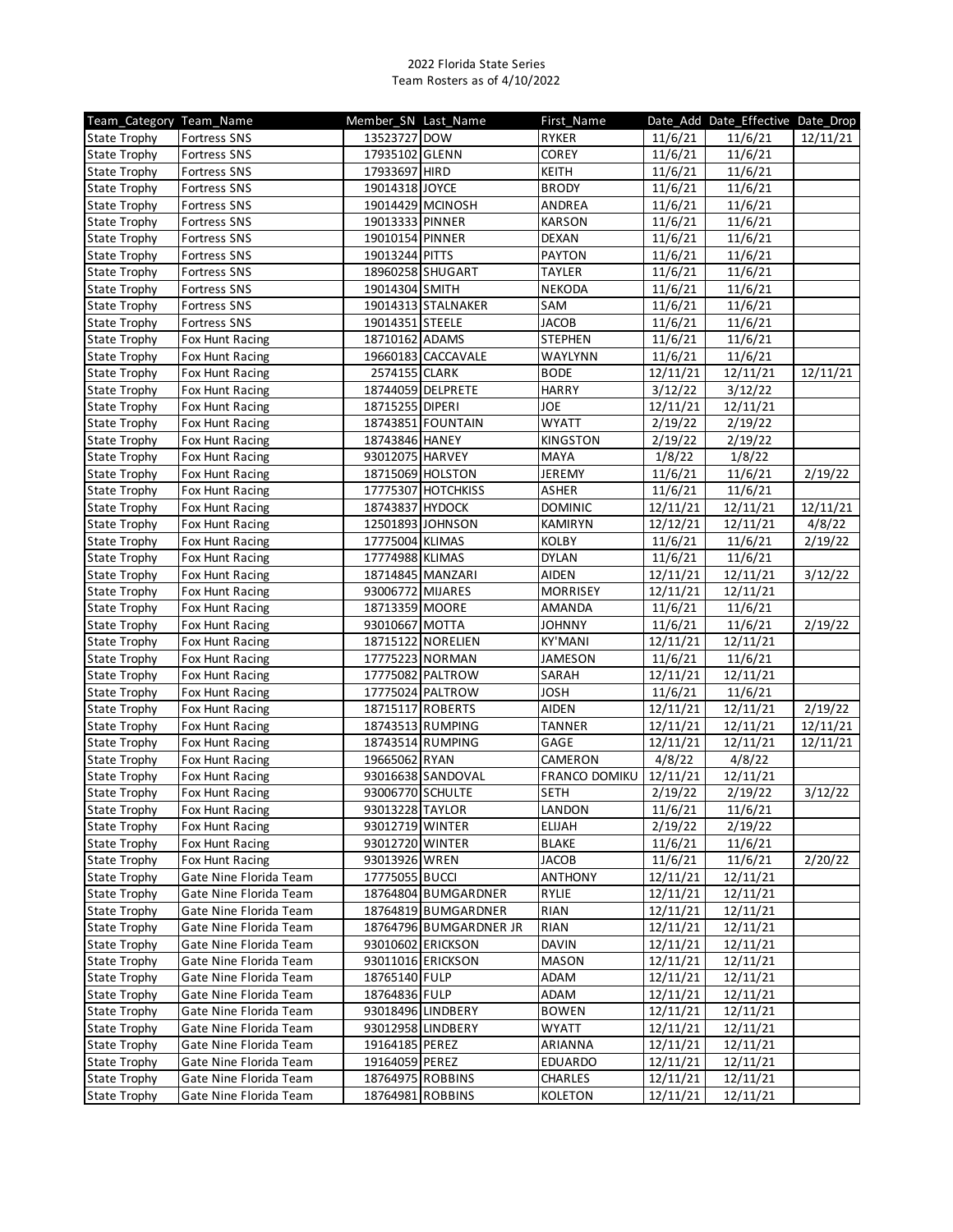| Team Category Team Name |                         | Member SN Last Name |                     | First Name      |                     | Date_Add Date_Effective Date_Drop |         |
|-------------------------|-------------------------|---------------------|---------------------|-----------------|---------------------|-----------------------------------|---------|
| <b>State Trophy</b>     | Gate Nine Florida Team  | 18760108 ROGERS     |                     | <b>JUSTIN</b>   | 12/11/21            | 12/11/21                          |         |
| <b>State Trophy</b>     | Gate Nine Florida Team  | 93016988 SHAMP      |                     | <b>HANK</b>     | 12/11/21            | 12/11/21                          |         |
| <b>State Trophy</b>     | Gate Nine Florida Team  | 19164314 SUAREZ     |                     | <b>GEORGE</b>   | 12/11/21            | 12/11/21                          |         |
| <b>State Trophy</b>     | Gate Nine Florida Team  | 93010735 TIPTON     |                     | KATLYNN         | 12/11/21            | 12/11/21                          |         |
| <b>State Trophy</b>     | H6 BMX                  | 16150100 BURDICK    |                     | <b>TODD</b>     | 11/7/21             | 11/7/21                           |         |
| <b>State Trophy</b>     | H6 BMX                  | 18314645 MURPHY     |                     | <b>HAWK</b>     | 11/7/21             | 11/7/21                           |         |
| <b>State Trophy</b>     | H6 BMX                  | 18314759 MURPHY     |                     | <b>HAVEN</b>    | 11/7/21             | 11/7/21                           |         |
| <b>State Trophy</b>     | H6 BMX                  | 18314640 MURPHY     |                     | <b>HUDSON</b>   | 11/7/21             | 11/7/21                           |         |
| <b>State Trophy</b>     | H6 BMX                  | 18314641 MURPHY     |                     | <b>HOLDEN</b>   | 11/7/21             | 11/7/21                           |         |
| <b>State Trophy</b>     | H6 BMX                  | 18314639 MURPHY     |                     | <b>HARRISON</b> | 11/7/21             | 11/7/21                           |         |
| <b>State Trophy</b>     | Haps/Profile            | 18516288 ALEMAN     |                     | <b>LUCAS</b>    | 2/19/22             | 2/19/22                           |         |
| <b>State Trophy</b>     | Haps/Profile            | 18315845 BUSIERE    |                     | <b>BODHI</b>    | 11/6/21             | 11/6/21                           |         |
| <b>State Trophy</b>     | Haps/Profile            | 18753530 DECCA      |                     | <b>MIKE</b>     | 11/7/21             | 11/7/21                           |         |
| <b>State Trophy</b>     | Haps/Profile            | 18315328 DETZEL     |                     | ZOE             | 2/20/22             | 2/20/22                           |         |
| <b>State Trophy</b>     | Haps/Profile            | 93011194 FLACH      |                     | LENNOX          | 12/11/21            | 12/11/21                          |         |
| <b>State Trophy</b>     | Haps/Profile            | 93012551 FLACH      |                     | <b>NATHAN</b>   | 12/11/21            | 12/11/21                          |         |
| <b>State Trophy</b>     | Haps/Profile            |                     | 18314975 GIGLIOTTI  | <b>TYLER</b>    | 11/6/21             | 11/6/21                           |         |
| <b>State Trophy</b>     | Haps/Profile            | 18316529 HACKNEY    |                     | LUKE            | 4/9/22              | 4/9/22                            |         |
| <b>State Trophy</b>     | Haps/Profile            | 18314549 HERRERA    |                     | <b>FRANK</b>    | 11/6/21             | 11/6/21                           |         |
| <b>State Trophy</b>     | Haps/Profile            | 19615228 MAYHEW     |                     | <b>MAJOR</b>    | 11/6/21             | 11/6/21                           |         |
| <b>State Trophy</b>     | Haps/Profile            |                     | 18964349 MOBERLY    | GABE            | 2/20/22             | 2/20/22                           |         |
| <b>State Trophy</b>     | Haps/Profile            | 19164287 PARDO      |                     | <b>LEANCY</b>   | 2/20/22             | 2/20/22                           |         |
| <b>State Trophy</b>     | Haps/Profile            |                     | 19615274 SIMMONS    | <b>NICHOLAS</b> | 11/6/21             | 11/6/21                           |         |
| <b>State Trophy</b>     | Haps/Profile            |                     | 18315645 SIMMONS    | <b>JOEL</b>     | 11/6/21             | 11/6/21                           |         |
| <b>State Trophy</b>     | Haps/Profile            | 18310132 SMITH      |                     | <b>AUSTIN</b>   | 11/6/21             | 11/6/21                           |         |
| <b>State Trophy</b>     | Haps/Profile            |                     | 16451305 SORENSON   | <b>WADE</b>     | 12/11/21            | 12/11/21                          |         |
| <b>State Trophy</b>     | Haps/Profile            | 18847483 TAYLOR     |                     | AVEN            | 4/10/22             | 4/10/22                           |         |
| <b>State Trophy</b>     | Haps/Profile            | 18316145 WERNET     |                     | DAVID           | 12/11/21            | 12/11/21                          |         |
| <b>State Trophy</b>     | Haps/Profile            | 18315055 ZAZ        |                     | <b>TONY</b>     | 11/6/21             | 11/6/21                           |         |
| <b>State Trophy</b>     | Misfits BMX Racing Team |                     | 17933365 BLACKSTOCK | DARYL           | 12/11/21            | 12/11/21                          |         |
| <b>State Trophy</b>     | Misfits BMX Racing Team |                     | 17933341 BLACKSTOCK | GAVIN           | 12/11/21            | 12/11/21                          |         |
| <b>State Trophy</b>     | Misfits BMX Racing Team |                     | 18964889 HOLMES JR  | RODNEY          | $\frac{1}{2}/11/21$ | 12/11/21                          |         |
| <b>State Trophy</b>     | Misfits BMX Racing Team | 18964855 HOOPES     |                     | <b>BLAIN</b>    | 12/11/21            | 12/11/21                          |         |
| <b>State Trophy</b>     | Misfits BMX Racing Team | 18965162 LEE        |                     | <b>STETSON</b>  | 12/11/21            | 12/11/21                          |         |
| <b>State Trophy</b>     | Misfits BMX Racing Team | 18965168 LEE        |                     | WESSON          | 12/11/21            | 12/11/21                          |         |
| State Trophy            | Misfits BMX Racing Team | 18965170 LEE        |                     | <b>TYSON</b>    | 12/11/21            | 12/11/21                          |         |
| <b>State Trophy</b>     | Misfits BMX Racing Team |                     | 18965134 MCDOWELL   | PHIL            | 12/11/21            | 12/11/21                          |         |
| <b>State Trophy</b>     | Misfits BMX Racing Team |                     | 18965135 MCDOWELL   | PHILLIP         | 12/11/21            | 12/11/21                          |         |
| <b>State Trophy</b>     | Misfits BMX Racing Team |                     | 18395103 MICALIZZI  | <b>JOSEPH</b>   | 12/11/21            | 12/11/21                          |         |
| <b>State Trophy</b>     | Misfits BMX Racing Team | 18965144 PATTI      |                     | <b>DOMINIC</b>  | 12/11/21            | 12/11/21                          |         |
| State Trophy            | Misfits BMX Racing Team | 18964854 PAYE       |                     | RICHARD         | 12/11/21            | 12/11/21                          |         |
| <b>State Trophy</b>     | Misfits BMX Racing Team | 18964465 PENSON     |                     | HAILEY          | 12/11/21            | 12/11/21                          |         |
| <b>State Trophy</b>     | Naples BMX              | 18760426 BYERLY     |                     | <b>NICO</b>     | 2/19/22             | 2/19/22                           |         |
| <b>State Trophy</b>     | Naples BMX              | 18760425 BYERLY     |                     | <b>BRUCE</b>    | 4/10/22             | 4/10/22                           |         |
| <b>State Trophy</b>     | Naples BMX              | 19164172 CAPUTO     |                     | <b>CRU</b>      | 11/7/21             | 11/7/21                           |         |
| <b>State Trophy</b>     | Naples BMX              | 19164131 CAPUTO     |                     | <b>MASON</b>    | 11/7/21             | 11/7/21                           | 2/19/22 |
| <b>State Trophy</b>     | Naples BMX              | 19164124 CREEL      |                     | <b>TRACE</b>    | 12/11/21            | 12/11/21                          |         |
| <b>State Trophy</b>     | Naples BMX              | 19164147 DILL       |                     | <b>BRAYDEN</b>  | 11/7/21             | 11/7/21                           | 3/12/22 |
| <b>State Trophy</b>     | Naples BMX              | 19164297 FORERO     |                     | MATTHEW         | 3/12/22             | 3/12/22                           |         |
| <b>State Trophy</b>     | Naples BMX              | 19164302 GIBSON     |                     | LANE            | 11/6/21             | 11/6/21                           | 2/20/22 |
| <b>State Trophy</b>     | Naples BMX              | 19164159 GREEN      |                     | CASSIDY         | 1/8/22              | 1/8/22                            | 2/19/22 |
| <b>State Trophy</b>     | Naples BMX              | 19164274 HARRIS     |                     | <b>KADEN</b>    | 11/7/21             | 11/7/21                           |         |
| <b>State Trophy</b>     | Naples BMX              |                     | 19164082 HERNANDEZ  | LOGAN           | 11/6/21             | 11/6/21                           |         |
| <b>State Trophy</b>     | Naples BMX              | 19164096 HUNEKE     |                     | <b>FINN</b>     | 11/7/21             | 11/7/21                           |         |
| <b>State Trophy</b>     | Naples BMX              | 93018368 IBARRA     |                     | SEBASTIAN       | 4/10/22             | 4/10/22                           |         |
| <b>State Trophy</b>     | Naples BMX              | 17994588 KENNEDY    |                     | LOGAN           | 11/7/21             | 11/7/21                           |         |
| <b>State Trophy</b>     | Naples BMX              | 19164140 KENNEDY    |                     | <b>HUDSON</b>   | 11/7/21             | 11/7/21                           |         |
|                         |                         | 19163904 KORNER     |                     | <b>VINDER</b>   |                     |                                   |         |
| <b>State Trophy</b>     | Naples BMX              |                     |                     |                 | 11/6/21             | 11/6/21                           |         |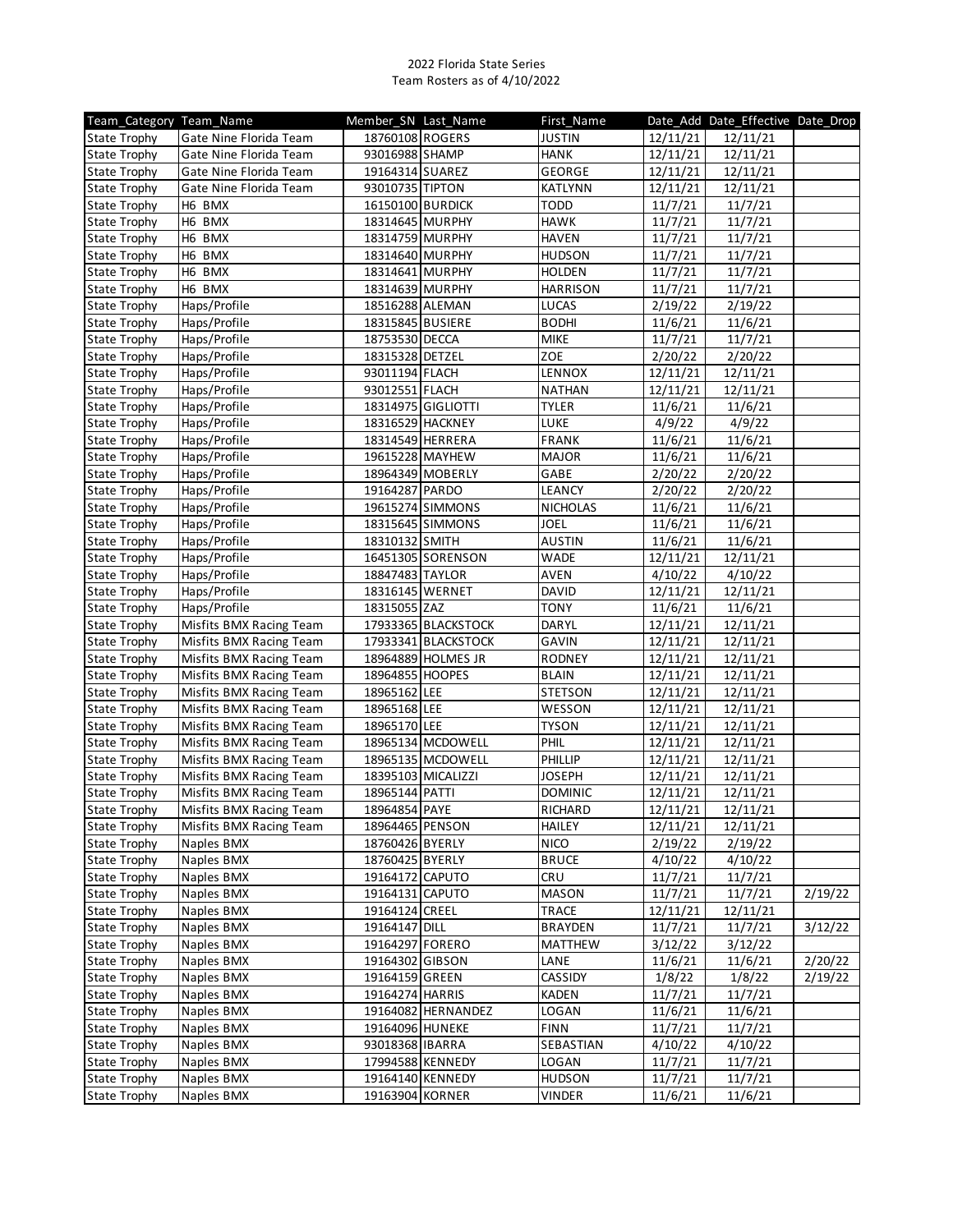| Team Category Team Name |                          | Member_SN_Last_Name |                          | First_Name      |                      | Date_Add Date_Effective Date_Drop |          |
|-------------------------|--------------------------|---------------------|--------------------------|-----------------|----------------------|-----------------------------------|----------|
| <b>State Trophy</b>     | Naples BMX               | 18514467 LAING      |                          | <b>GAVIN</b>    | 11/7/21              | 11/7/21                           | 4/10/22  |
| <b>State Trophy</b>     | Naples BMX               | 93003190 MAFFEI     |                          | GIADA           | 11/7/21              | 11/7/21                           | 3/12/22  |
| <b>State Trophy</b>     | Naples BMX               | 19164067 MANDRU     |                          | <b>KEVIN</b>    | 11/7/21              | 11/7/21                           |          |
| <b>State Trophy</b>     | Naples BMX               | 93003753 MCCAIN     |                          | <b>TYLER</b>    | 2/19/22              | 2/19/22                           |          |
| <b>State Trophy</b>     | Naples BMX               | 93003754 MCCAIN     |                          | <b>MATT</b>     | 2/19/22              | 2/19/22                           | 4/10/22  |
| State Trophy            | Naples BMX               | 19164090 MEJIA      |                          | SANTIAGO        | 11/6/21              | 11/6/21                           | 2/19/22  |
| <b>State Trophy</b>     | Naples BMX               | 19164088 MEJIA      |                          | <b>LUIS</b>     | 11/6/21              | 11/6/21                           |          |
| <b>State Trophy</b>     | Naples BMX               | 93018274 MILLER     |                          | <b>MADDOX</b>   | 3/12/22              | 3/12/22                           |          |
| <b>State Trophy</b>     | Naples BMX               | 19164296 MOSS       |                          | LANDON          | 11/7/21              | 11/7/21                           |          |
| <b>State Trophy</b>     | Naples BMX               | 19164106 REILLY     |                          | <b>AIDAN</b>    | 2/19/22              | 2/19/22                           |          |
| <b>State Trophy</b>     | Naples BMX               | 19164153 SKORY      |                          | <b>WYATT</b>    | 11/6/21              | 11/6/21                           |          |
| <b>State Trophy</b>     | Naples BMX               | 93010905 TWITTY     |                          | GAVEN           | 11/6/21              | 11/6/21                           |          |
| <b>State Trophy</b>     | Okeeheelee BMX All Stars | 18846433 ADINOLFI   |                          | <b>JOSEPH</b>   | 11/7/21              | 11/7/21                           |          |
| <b>State Trophy</b>     | Okeeheelee BMX All Stars |                     | 18846630 ARRIBAS ORJUELA | LUCAS           | 11/7/21              | 11/7/21                           |          |
| <b>State Trophy</b>     | Okeeheelee BMX All Stars | 93015824 BANDA      |                          | <b>RUBEN</b>    | 11/7/21              | 11/7/21                           |          |
| <b>State Trophy</b>     | Okeeheelee BMX All Stars | 18846683 BANDA      |                          | CALEB           | 11/7/21              | 11/7/21                           |          |
| <b>State Trophy</b>     | Okeeheelee BMX All Stars |                     | 18847256 CHARPING        | URIJAH          | 11/7/21              | 11/7/21                           |          |
| <b>State Trophy</b>     | Okeeheelee BMX All Stars | 18846688 DAVIS      |                          | <b>OWEN</b>     | 11/7/21              | 11/7/21                           |          |
| <b>State Trophy</b>     | Okeeheelee BMX All Stars | 93014544 DIZNEY     |                          | <b>AVA</b>      | 11/7/21              | 11/7/21                           | 2/19/22  |
| <b>State Trophy</b>     | Okeeheelee BMX All Stars | 18847140 GALLEGO    |                          | SAMANTHA        | 2/19/22              | 2/19/22                           |          |
| <b>State Trophy</b>     | Okeeheelee BMX All Stars | 93012104 GRANT      |                          | <b>ASHTON</b>   | 11/7/21              | 11/7/21                           |          |
| <b>State Trophy</b>     | Okeeheelee BMX All Stars | 94003451 HENCHY     |                          | <b>JASON</b>    | 11/7/21              | 11/7/21                           | 12/14/21 |
| <b>State Trophy</b>     | Okeeheelee BMX All Stars |                     | 93007413 KNIERIEMEN      | RHETT           | 4/9/22               | 4/9/22                            |          |
| <b>State Trophy</b>     | Okeeheelee BMX All Stars |                     | 93007412 KNIERIEMEN      | VAN             | 4/9/22               | 4/9/22                            |          |
| <b>State Trophy</b>     | Okeeheelee BMX All Stars | 93010394 LUMPKIN    |                          | LAYTON          | 11/7/21              | 11/7/21                           |          |
| State Trophy            | Okeeheelee BMX All Stars |                     | 93019460 MALDONADO       | JOSUE           | 2/19/22              | 2/19/22                           |          |
| <b>State Trophy</b>     | Okeeheelee BMX All Stars | 18846101 O'HAGAN    |                          | MICHAEL         | $\frac{1}{2}$ /19/22 | 2/19/22                           |          |
| <b>State Trophy</b>     | Okeeheelee BMX All Stars | 93018973 POTTER     |                          | CHAD            | 2/19/22              | 2/19/22                           |          |
| <b>State Trophy</b>     | Okeeheelee BMX All Stars | 93018949 POTTER     |                          | CHAD            | 2/19/22              | 2/19/22                           |          |
| <b>State Trophy</b>     | Okeeheelee BMX All Stars | 93005689 RAMIREZ    |                          | <b>MAURICIO</b> | 12/11/21             | 12/11/21                          | 2/19/22  |
| <b>State Trophy</b>     | Okeeheelee BMX All Stars |                     | 94003441 SHERMAN         | GAGE            | 11/7/21              | 11/7/21                           |          |
| <b>State Trophy</b>     | Okeeheelee BMX All Stars |                     | 18846040 WILLIAMS        | <b>MICAH</b>    | 11/7/21              | 11/7/21                           |          |
| <b>State Trophy</b>     | Okeeheelee BMX All Stars |                     | 93016944 WISNIEWSKI      | <b>MICHELLE</b> | 11/7/21              | 11/7/21                           | 2/19/22  |
| <b>State Trophy</b>     | Okeeheelee BMX All Stars | 18847143 ZULETA     |                          | <b>MARTIN</b>   | 12/11/21             | 12/11/21                          |          |
| <b>State Trophy</b>     | Okeeheelee BMX All Stars | 18847144 ZULETA     |                          | <b>ISABELA</b>  | 12/16/21             | 12/16/21                          | 2/19/22  |
| <b>State Trophy</b>     | Power FX Speedco         | 18714806 ADLAM      |                          | SANJAY          | 11/5/21              | 11/5/21                           |          |
| <b>State Trophy</b>     | Power FX Speedco         |                     | 18715091 AMOROSO         | <b>VINCENT</b>  | $\frac{1}{2}$ /16/22 | 3/16/22                           |          |
| <b>State Trophy</b>     | Power FX Speedco         |                     | 18715394 ANDERSON        | WALKER          | 12/11/21             | 12/11/21                          |          |
| <b>State Trophy</b>     | Power FX Speedco         |                     | 18714203 CUNNINGHAM      | CADEN           | 11/5/21              | 11/5/21                           |          |
| <b>State Trophy</b>     | Power FX Speedco         |                     | 20023807 FRANCO SOARES   | <b>ISABELLA</b> | 4/10/22              | 4/10/22                           |          |
| <b>State Trophy</b>     | Power FX Speedco         | 17930183 FUGER      |                          | PARKER          | 11/5/21              | 11/5/21                           |          |
| <b>State Trophy</b>     | Power FX Speedco         | 18714574 GARRETT    |                          | JAX             | 11/5/21              | 11/5/21                           | 4/10/22  |
| <b>State Trophy</b>     | Power FX Speedco         |                     | 18714654 GONZALEZ        | <b>PRESTON</b>  | 11/5/21              | 11/5/21                           |          |
| <b>State Trophy</b>     | Power FX Speedco         | 93008997 GOTO       |                          | KENJI           | 11/5/21              | 11/5/21                           |          |
| <b>State Trophy</b>     | Power FX Speedco         | 18765039 GRIFFIN    |                          | <b>BRITTANY</b> | 11/5/21              | 11/5/21                           |          |
| <b>State Trophy</b>     | Power FX Speedco         |                     | 93006102 GRIFFIN SR      | <b>TYLER</b>    | 11/5/21              | 11/5/21                           |          |
| <b>State Trophy</b>     | Power FX Speedco         |                     | 18713335 HARDMAN         | <b>WAYNE</b>    | 2/19/22              | 2/19/22                           |          |
| <b>State Trophy</b>     | Power FX Speedco         | 93004727 KINNARD    |                          | <b>JACOB</b>    | 2/19/22              | 2/19/22                           |          |
| <b>State Trophy</b>     | Power FX Speedco         |                     | 18714491 MARLOWE         | AUSTIN          | 11/5/21              | 11/5/21                           |          |
| <b>State Trophy</b>     | Power FX Speedco         | 18710210 POWERS     |                          | <b>MIKE</b>     | 11/5/21              | 11/5/21                           |          |
| <b>State Trophy</b>     | Power FX Speedco         | 18714618 SOLER III  |                          | <b>WILMER</b>   | 11/5/21              | 11/5/21                           |          |
| <b>State Trophy</b>     | Power FX Speedco         | 93006327 SOTO       |                          | CRUZ            | 11/5/21              | 11/5/21                           |          |
| <b>State Trophy</b>     | Power FX Speedco         |                     | 18715397 SPALDING        | <b>EMMETT</b>   | 11/5/21              | 11/5/21                           |          |
| <b>State Trophy</b>     | Power FX Speedco         | 18714495 UNGER      |                          | <b>BRANDON</b>  | 12/11/21             | 12/11/21                          |          |
| <b>State Trophy</b>     | Power FX Speedco         | 18715001 WILSON     |                          | DARLENE         | 11/5/21              | 11/5/21                           |          |
| <b>State Trophy</b>     | Power FX Speedco         |                     | 93005741 ZUCHEGNO        | <b>NOAH</b>     | 1/8/22               | 1/8/22                            |          |
| <b>State Trophy</b>     | Profile Extreme Trophy   | 18753621 ALLEN      |                          | <b>JENNIFER</b> | 11/7/21              | 11/7/21                           |          |
| <b>State Trophy</b>     | Profile Extreme Trophy   | 17935063 BAUM       |                          | <b>COLTON</b>   | 11/7/21              | 11/7/21                           |          |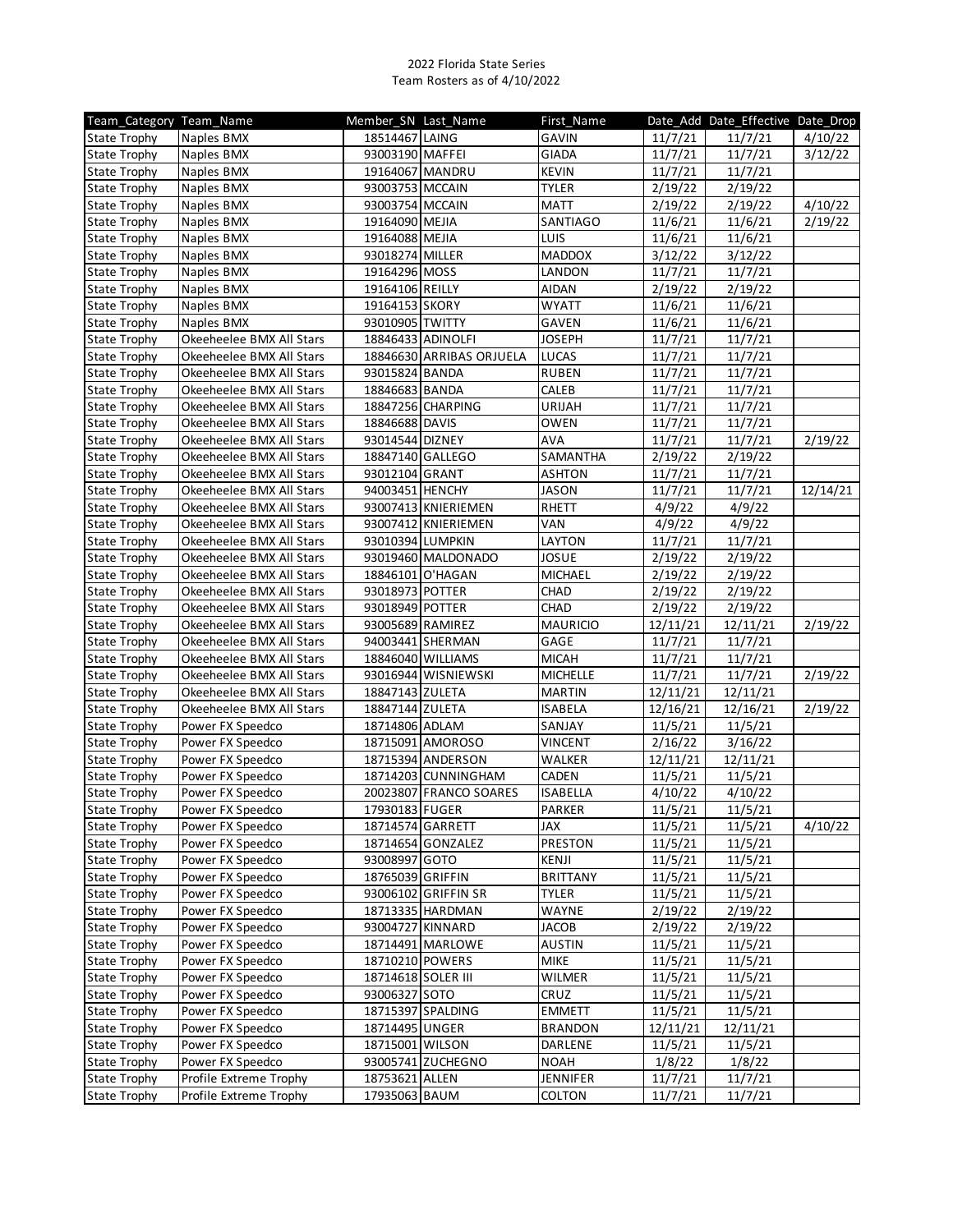| Team Category Team Name |                           | Member_SN Last_Name |                         | First_Name         |          | Date_Add Date_Effective Date_Drop |         |
|-------------------------|---------------------------|---------------------|-------------------------|--------------------|----------|-----------------------------------|---------|
| <b>State Trophy</b>     | Profile Extreme Trophy    |                     | 19013942 BERTRAM        | <b>JACE</b>        | 11/7/21  | 11/7/21                           |         |
| <b>State Trophy</b>     | Profile Extreme Trophy    | 18964836 FINK       |                         | <b>ASHLEY</b>      | 11/7/21  | 11/7/21                           |         |
| <b>State Trophy</b>     | Profile Extreme Trophy    | 18964445 FINK       |                         | ARLO               | 11/7/21  | 11/7/21                           |         |
| <b>State Trophy</b>     | Profile Extreme Trophy    | 18964576 FINK       |                         | <b>CHRIS</b>       | 11/7/21  | 11/7/21                           |         |
| <b>State Trophy</b>     | Profile Extreme Trophy    | 17935095 HORNE      |                         | <b>ROBERT</b>      | 11/7/21  | 11/7/21                           |         |
| <b>State Trophy</b>     | Profile Extreme Trophy    | 19010195 PRINGLE    |                         | LAURA              | 11/7/21  | 11/7/21                           |         |
| <b>State Trophy</b>     | Profile Extreme Trophy    | 10125917 PRINGLE    |                         | <b>KALIA</b>       | 11/7/21  | 11/7/21                           |         |
| <b>State Trophy</b>     | Profile Extreme Trophy    |                     | 18964924 THOMPSON       | <b>SIERRA</b>      | 11/7/21  | 11/7/21                           |         |
| <b>State Trophy</b>     | Profile Extreme Trophy    | 18964853 WORTH      |                         | JAMES              | 11/7/21  | 11/7/21                           |         |
| <b>State Trophy</b>     | <b>SRQ Profile Racing</b> | 18316111 BARTLEY    |                         | <b>BRAELYN</b>     | 11/6/21  | 11/6/21                           |         |
| <b>State Trophy</b>     | <b>SRQ Profile Racing</b> | 18314982 FORD       |                         | <b>BECKETT</b>     | 11/6/21  | 11/6/21                           |         |
| <b>State Trophy</b>     | <b>SRQ Profile Racing</b> | 18313627 FORD       |                         | <b>THATCHER</b>    | 11/6/21  | 11/6/21                           |         |
| <b>State Trophy</b>     | <b>SRQ Profile Racing</b> |                     | 18314617 KRATOCHVILE    | <b>NOVAK</b>       | 11/6/21  | 11/6/21                           |         |
| <b>State Trophy</b>     | <b>SRQ Profile Racing</b> |                     | 18315503 KRATOCHVILE    | ALEK               | 2/19/22  | 2/19/22                           |         |
| <b>State Trophy</b>     | <b>SRQ Profile Racing</b> | 18315546 LEGGETT    |                         | CAYDENN            | 11/6/21  | 11/6/21                           |         |
| <b>State Trophy</b>     | <b>SRQ Profile Racing</b> |                     | 18315954 MULHERN        | <b>BRODIE</b>      | 11/6/21  | 11/6/21                           |         |
| <b>State Trophy</b>     | <b>SRQ Profile Racing</b> |                     | 18315953 MULHERN        | CARISSA            | 11/6/21  | 11/6/21                           |         |
| <b>State Trophy</b>     | <b>SRQ Profile Racing</b> | 18314540 SNYDER     |                         | ELI                | 11/6/21  | 11/6/21                           |         |
| <b>State Trophy</b>     | <b>SRQ Profile Racing</b> | 18314984 TUCKER     |                         | ROWLEY             | 11/6/21  | 11/6/21                           |         |
| <b>State Trophy</b>     | throwdwn                  | 17774996 LOPEZ      |                         | JAMES              | 1/8/22   | 1/8/22                            |         |
| <b>State Trophy</b>     | throwdwn                  |                     | 93010682 MAJORS-QUAMINA | <b>JAIDEN</b>      | 1/8/22   | 1/8/22                            |         |
| <b>State Trophy</b>     | throwdwn                  |                     | 93002638 MCCRACKEN      | <b>BECKETT</b>     | 1/8/22   | 1/8/22                            |         |
| <b>State Trophy</b>     | throwdwn                  |                     | 93005606 MONREAL        | <b>AUSTIN</b>      | 1/8/22   | 1/8/22                            |         |
| <b>State Trophy</b>     | throwdwn                  |                     | 93005734 MONREAL        | <b>RJ</b>          | 1/8/22   | 1/8/22                            |         |
| <b>State Trophy</b>     | throwdwn                  |                     | 17775059 RHEA-LOPEZ     | ZOEY               | 1/8/22   | 1/8/22                            |         |
| <b>State Trophy</b>     | <b>Untamed Racing</b>     | 93006779 ABNEY      |                         | KIELAN             | 11/6/21  | 11/6/21                           |         |
| <b>State Trophy</b>     | <b>Untamed Racing</b>     | 19665061 BROWN      |                         | <b>ALISHA</b>      | 11/6/21  | 11/6/21                           |         |
|                         |                           | 17775608 BROWN      |                         | <b>KAYDEN</b>      |          |                                   |         |
| <b>State Trophy</b>     | <b>Untamed Racing</b>     |                     |                         |                    | 4/9/22   | 4/9/22                            |         |
| <b>State Trophy</b>     | <b>Untamed Racing</b>     | 17774976 EITTSON    |                         | LOGAN              | 11/6/21  | 11/6/21                           |         |
| <b>State Trophy</b>     | <b>Untamed Racing</b>     | 17774226 GRAFF      |                         | LANE               | 11/6/21  | 11/6/21                           |         |
| <b>State Trophy</b>     | <b>Untamed Racing</b>     | 18754731 HERRERA    |                         | <b>REMY</b>        | 11/6/21  | 11/6/21                           |         |
| <b>State Trophy</b>     | <b>Untamed Racing</b>     | 18754730 HERRERA    |                         | <b>NIXIE</b>       | 11/6/21  | 11/6/21                           |         |
| <b>State Trophy</b>     | <b>Untamed Racing</b>     | 17775571 LACKEY     |                         | OAKLEE             | 4/9/22   | 4/9/22                            |         |
| <b>State Trophy</b>     | <b>Untamed Racing</b>     |                     | 17770560 LOVE-VENHORST  | CHRISTINA          | 11/6/21  | 11/6/21                           |         |
| <b>State Trophy</b>     | <b>Untamed Racing</b>     | 17774560 PALMIERI   |                         | <b>EVAN</b>        | 11/6/21  | 11/6/21                           |         |
| <b>State Trophy</b>     | <b>Untamed Racing</b>     | 17774551 PALMIERI   |                         | RAELYN             | 12/11/21 | 12/11/21                          |         |
| <b>State Trophy</b>     | <b>Untamed Racing</b>     | 16390264 PEEBLES    |                         | <b>ETHAN</b>       | 11/6/21  | 11/6/21                           |         |
| <b>State Trophy</b>     | <b>Untamed Racing</b>     | 16390252 PEEBLES    |                         | CHASE              | 11/6/21  | 11/6/21                           |         |
| <b>State Trophy</b>     | <b>Untamed Racing</b>     | 16390263 PEEBLES    |                         | <b>THOM</b>        | 11/6/21  | 11/6/21                           |         |
| <b>State Trophy</b>     | <b>Untamed Racing</b>     | 17774557 POLLOCK    |                         | <b>CHRISTOPHER</b> | 12/11/21 | 12/11/21                          | 4/9/22  |
| <b>State Trophy</b>     | <b>Untamed Racing</b>     |                     | 17775550 STAFFORD       | JAMES              | 4/9/22   | 4/9/22                            |         |
| <b>State Trophy</b>     | <b>Untamed Racing</b>     |                     | 17775551 STAFFORD       | JACEY              | 4/9/22   | 4/9/22                            |         |
| <b>State Trophy</b>     | <b>Untamed Racing</b>     |                     | 18964132 STRICKLAND     | <b>COOPER</b>      | 11/6/21  | 11/6/21                           | 11/8/21 |
| State Trophy            | <b>Untamed Racing</b>     |                     | 17773520 VENHORST       | KAIDEN             | 11/6/21  | 11/6/21                           |         |
| <b>State Trophy</b>     | <b>Untamed Racing</b>     |                     | 17774787 VENHORST       | <b>BRYSON</b>      | 11/6/21  | 11/6/21                           |         |
| <b>State Trophy</b>     | <b>Untamed Racing</b>     |                     | 93013762 VENHORST       | <b>SHANE</b>       | 11/6/21  | 11/6/21                           | 4/9/22  |
| <b>State Trophy</b>     | <b>Untamed Racing</b>     | 19665047 WEBB       |                         | CHASE              | 11/6/21  | 11/6/21                           |         |
| <b>State Trophy</b>     | <b>Untamed Racing</b>     | 17775450 WOOD       |                         | GAGE               | 11/6/21  | 11/6/21                           |         |
| <b>State Trophy</b>     | Untamed Racing            | 19683597 YOUNG      |                         | ANDY               | 11/6/21  | 11/6/21                           | 4/9/22  |
| <b>State Trophy</b>     | <b>Untamed Racing</b>     | 17775101 YOUNG      |                         | CHASE              | 11/6/21  | 11/6/21                           | 4/9/22  |
| <b>State Trophy</b>     | War Zone BMX              | 18315074 ABBOTT     |                         | <b>MASON</b>       | 11/5/21  | 11/5/21                           |         |
| <b>State Trophy</b>     | War Zone BMX              | 18314790 CROWE      |                         | NATHANIEL          | 11/5/21  | 11/5/21                           |         |
| <b>State Trophy</b>     | War Zone BMX              |                     | 18315975 GALLEGOS       | CALVIN             | 11/5/21  | 11/5/21                           |         |
| <b>State Trophy</b>     | War Zone BMX              |                     | 18315966 GALLEGOS       | <b>COOPER</b>      | 11/5/21  | 11/5/21                           |         |
| <b>State Trophy</b>     | War Zone BMX              | 18314914 GRAHAM     |                         | <b>MADISON</b>     | 11/5/21  | 11/5/21                           |         |
| <b>State Trophy</b>     | War Zone BMX              | 18314728 HORNE      |                         | <b>DUSTIN</b>      | 11/7/21  | 11/7/21                           |         |
| <b>State Trophy</b>     | War Zone BMX              |                     | 18314051 MCCLOUGHAN     | <b>BEN</b>         | 11/5/21  | 11/5/21                           |         |
| <b>State Trophy</b>     | War Zone BMX              | 18310347 RAK        |                         | JEREMY             | 11/5/21  | 11/5/21                           |         |